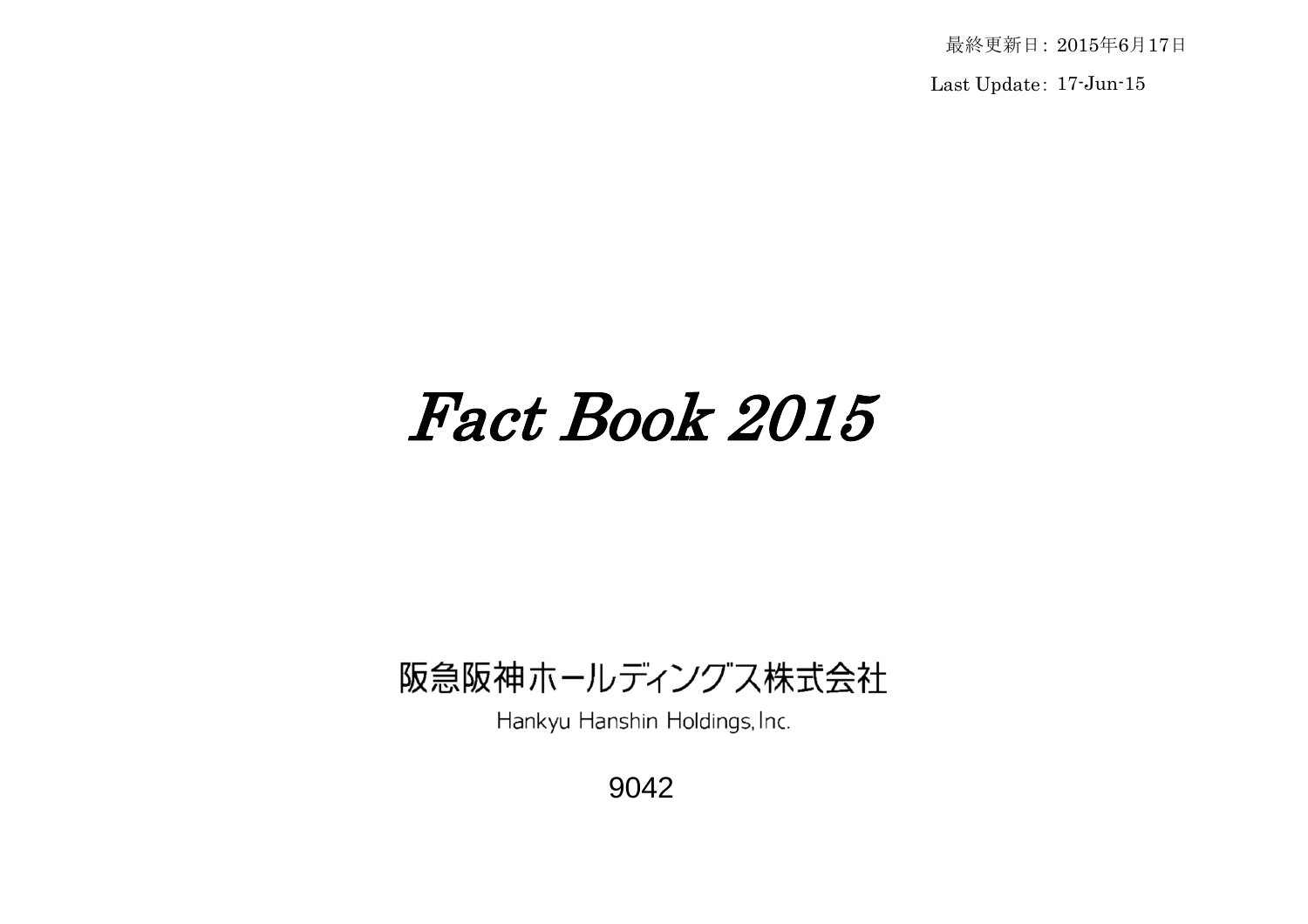Hankyu Hanshin Holdings, Inc.

| 掲載データ                                      | Contents                                                                                |                            |                                 |
|--------------------------------------------|-----------------------------------------------------------------------------------------|----------------------------|---------------------------------|
| 連結財務指標10ヵ年推移                               | Consolidated Ten-Year Summary                                                           |                            |                                 |
| 連結貸借対照表(阪急阪神ホールディングス)                      | <b>Consolidated Balance Sheets</b>                                                      | (Hankyu Hanshin Holdings)  |                                 |
| 連結貸借対照表(阪神電気鉄道)【経営統合前】                     | <b>Consolidated Balance Sheets</b>                                                      | (Hanshin Electric Railway) | [Before management integration] |
| 連結損益計算書(阪急阪神ホールディングス)                      | Consolidated Statements of Income                                                       | (Hankyu Hanshin Holdings)  |                                 |
| 連結損益計算書(阪神電気鉄道)                            | <b>Consolidated Statements of Income</b>                                                | (Hanshin Electric Railway) | [Before management integration] |
| 連結包括利益計算書                                  | Consolidated Statements of Comprehensive Income                                         |                            |                                 |
| 連結キャッシュ・フロー計算書(阪急阪神ホールディングス)               | <b>Consolidated Statements of Cash Flows</b>                                            | (Hankyu Hanshin Holdings)  |                                 |
| 連結キャッシュ・フロー計算書(阪神電気鉄道)                     | <b>Consolidated Statements of Cash Flows</b>                                            | (Hanshin Electric Railway) | [Before management integration] |
| セグメント情報(阪急阪神ホールディングス)<br>→マネジメントアプローチ適用前・後 | Segment Information<br>$\rightarrow$ Management approach (Before and After application) | (Hankyu Hanshin Holdings)  |                                 |
| セグメント情報(阪神電気鉄道)                            | Segment Information                                                                     | (Hanshin Electric Railway) | [Before management integration] |
| 連結有利子負債/EBITDA倍率の推移                        | Interest-Bearing Debt and EBITDA Trends (Consolidated)                                  |                            |                                 |
| 営業費用明細(阪急電鉄)                               | Statements of costs in revenues from operations                                         | (Hankyu Corporation)       |                                 |
| 営業費用明細(阪神電気鉄道)                             | Statements of costs in revenues from operations                                         | (Hanshin Electric Railway) |                                 |
| 連結従業員数の推移                                  | Trends in Number of Employees (Consolidated)                                            |                            |                                 |
| 鉄道輸送人員の推移                                  | Track Record of Railway Operations (Passengers)                                         |                            |                                 |
| 鉄道運輸収入の推移                                  | Track Record of Railway Operations (Revenues)                                           |                            |                                 |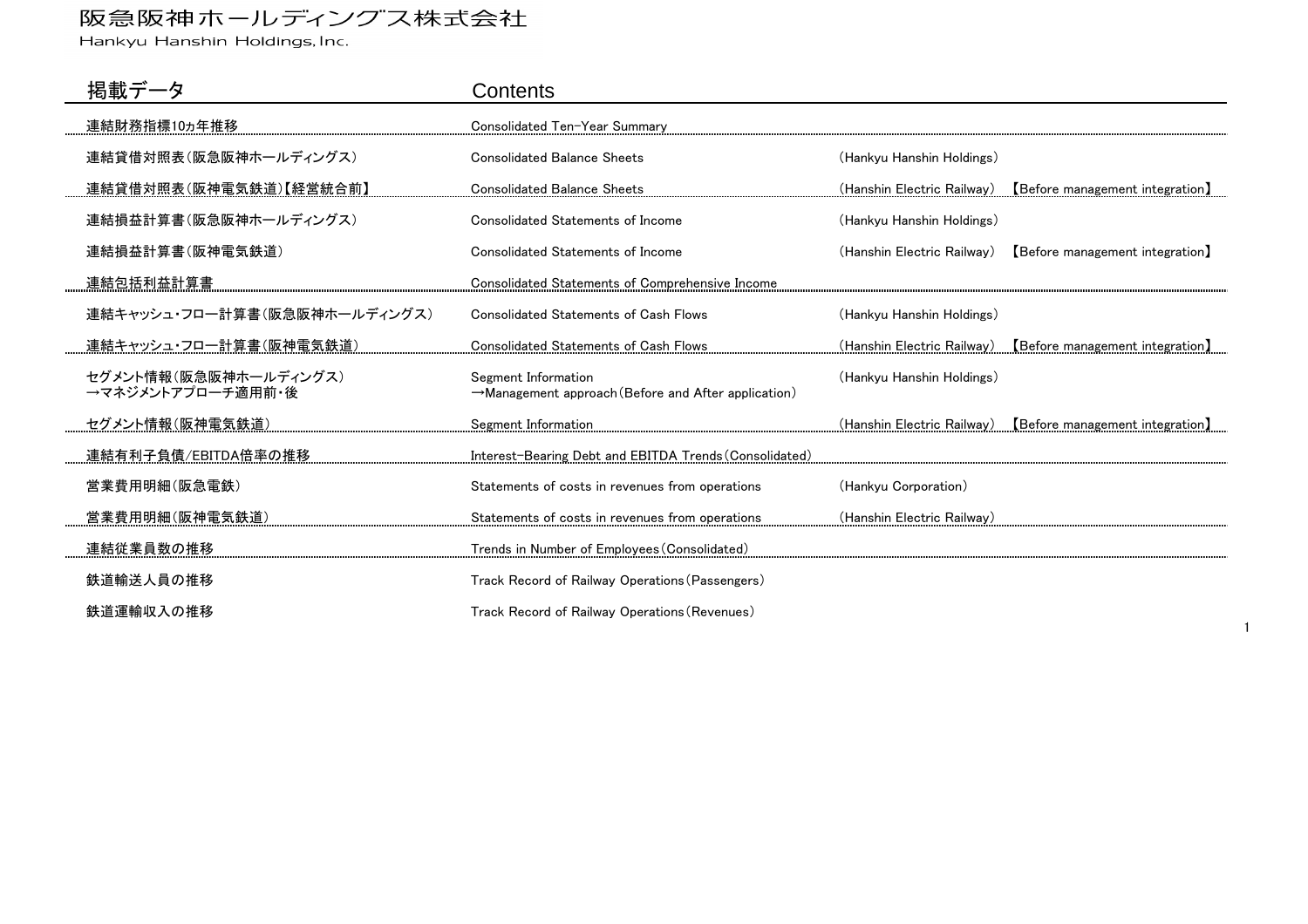| Hankyu Hanshin Holdings, Inc. |                                                                             |                                                             |                          |            |           |            |           |           |           |           | )は負の数     |  |
|-------------------------------|-----------------------------------------------------------------------------|-------------------------------------------------------------|--------------------------|------------|-----------|------------|-----------|-----------|-----------|-----------|-----------|--|
|                               |                                                                             | 阪神ホールディングス(Hankvu Hanshin Holdings.Inc.)<br>阪急<br>ス急ホールディング |                          |            |           |            |           |           |           |           |           |  |
| 連結財務指標10ヵ年推移                  | <b>Consolidated Decade Summary</b>                                          | 2006/3                                                      | 2007/3                   | 2008/3     | 2009/3    | 2010/3     | 2011/3    | 2012/3    | 2013/3    | 2014/3    | 2015/3    |  |
| 経営成績                          | <b>Result of Operations</b>                                                 |                                                             |                          |            |           |            |           |           |           |           |           |  |
| 営業収益                          | Revenues from operations                                                    | 486.154                                                     | 743.376                  | 752.300    | 683.715   | 653.287    | 638.770   | 649.703   | 682.439   | 679.157   | 685.906   |  |
| 営業利益                          | Operating income                                                            | 64.841                                                      | 87.003                   | 90.724     | 77.823    | 70.126     | 64,743    | 73,809    | 87,921    | 91.828    | 94,026    |  |
| EBITDA *1                     | EBITDA (Earnings Before Interest Taxes Depreciation and<br>Amortization) *1 | 94,500                                                      | 146,500                  | 145,200    | 135,300   | 133,200    | 127,100   | 133,500   | 145,100   | 149,200   | 150,100   |  |
| 経常利益                          | Ordinary income                                                             | 54,131                                                      | 74,869                   | 74.882     | 57,445    | 50.409     | 46,494    | 65,393    | 74,914    | 81,191    | 85,590    |  |
| 税金等調整前当期純利益(純損失)              | Income(loss) before income taxes and minority interests                     | 43,216                                                      | 65.305                   | 26.098     | 34.064    | 33.899     | 32,760    | 43.419    | 62.192    | 83.542    | 77.620    |  |
| 当期純利益(純損失)                    | Net income(loss)                                                            | 25,326                                                      | 36,619                   | 627        | 20,550    | 10,793     | 18,068    | 39,252    | 39,702    | 46,352    | 54,201    |  |
| 設備投資額                         | Capital expenditure                                                         | 52.090                                                      | 53,795                   | 134,307    | 109.688   | 132.386    | 68,431    | 55,267    | 59,512    | 80,722    | 68,115    |  |
| 減価償却費                         | Depreciation and amotisation                                                | 29,611                                                      | 43.888                   | 51,577     | 54,798    | 60,418     | 59,669    | 56.968    | 54,540    | 54,474    | 53.143    |  |
| キャッシュ・フロー                     | <b>Cash Flows</b>                                                           |                                                             |                          |            |           |            |           |           |           |           |           |  |
| 営業活動によるキャッシュ・フロー              | Cash flows from operating activities                                        | 80.229                                                      | 78.981                   | 74.902     | 108.597   | 146.955    | 103.252   | 124.525   | 127.655   | 146.991   | 131.881   |  |
| 投資活動によるキャッシュ・フロー              | Cash flows from investing activities                                        | (43.199)                                                    | (199, 578)               | (100, 058) | (115,047) | (132, 737) | (62, 516) | (44, 295) | (58, 923) | (45,517)  | (52, 529) |  |
| 財務活動によるキャッシュ・フロー              | Cash flows from financing activities                                        | (61,960)                                                    | 132.289                  | 36,718     | 7.014     | (24.200)   | (39, 544) | (78, 978) | (69.195)  | (105,079) | (81.746)  |  |
| 現金及び現金同等物の期中増減額               | Increse (decrese) in cash and cash equivalents                              | (24, 484)                                                   | 11,791                   | 11,403     | (2.174)   | (9,680)    | 474       | 767       | 817       | (1,840)   | (1, 125)  |  |
| 現金及び現金同等物の期末残高                | Cash and cash equivalents at end of year                                    | 28.375                                                      | 40.166                   | 31.166     | 30.690    | 21.440     | 22,592    | 23,572    | 25,581    | 24,497    | 23,497    |  |
| 財務状態                          | <b>Financial Position</b>                                                   |                                                             |                          |            |           |            |           |           |           |           |           |  |
| 純資産                           | <b>Total assets</b>                                                         | 360,221                                                     | 522,286                  | 476.639    | 473,878   | 480,633    | 486,947   | 524,801   | 573,154   | 617,598   | 679,482   |  |
| 総資産                           | Total net assets                                                            | 1.609.116                                                   | 2.366.694                | 2.348.476  | 2.307.332 | 2.337.331  | 2.314.669 | 2,274,380 | 2.281.007 | 2,286,928 | 2,279,638 |  |
| 有利子負債                         | Interest-bearing debt                                                       | 889,615                                                     | 1,209,381                | 1,271,100  | 1,275,620 | 1,282,583  | 1,251,665 | 1,183,647 | 1,126,633 | 1,032,307 | 955,828   |  |
| 1株当たり情報(円)                    | Per Share Data (yen)                                                        |                                                             |                          |            |           |            |           |           |           |           |           |  |
| 当期純利益(基本的)                    | Net income - Basic                                                          | 25.36                                                       | 31.84                    | 0.50       | 16.28     | 8.55       | 14.32     | 31.13     | 31.48     | 36.76     | 42.98     |  |
| 当期純利益(潜在株式調整後)                | Net income-Diluted                                                          | 25.22                                                       | $\overline{\phantom{m}}$ | 0.41       | 16.18     | 8.51       | 14.27     | 31.13     | 31.47     | 36.75     | 42.95     |  |
| 純資産                           | Net assets                                                                  | 343.45                                                      | 405.35                   | 369.25     | 366.96    | 371.70     | 377.17    | 407.01    | 443.63    | 477.69    | 525.56    |  |
| 年間配当金                         | Dividend                                                                    | 5.00                                                        | 5.00                     | 5.00       | 5.00      | 5.00       | 5.00      | 5.00      | 5.00      | 6.00      | 6.00      |  |
| 財務指標                          | Ratios                                                                      |                                                             |                          |            |           |            |           |           |           |           |           |  |
| 営業収益営業利益率(%)                  | Operating income margin (%)                                                 | 13.3                                                        | 11.7                     | 12.1       | 11.4      | 10.7       | 10.1      | 11.4      | 12.9      | 13.5      | 13.7      |  |
| 総資産営業利益率(ROA)(%) *2           | Return On Assets (ROA) (%) *2                                               | 4.0                                                         | 4.4                      | 3.8        | 3.3       | 3.0        | 2.8       | 3.2       | 3.9       | 4.0       | 4.1       |  |
| 株主資本当期純利益率(ROE)(%) *3         | Return On Equity (ROE) (%) *3                                               | 7.9                                                         | 8.4                      | 0.1        | 4.4       | 2.3        | 3.8       | 7.9       | 7.4       | 8.0       | 8.6       |  |
| 有利子負債/EBITDA倍率(倍)             | Interest-bearing debt/EBITDA (times)                                        | 9.4                                                         | 8.3                      | 8.8        | 9.4       | 9.6        | 9.8       | 8.9       | 7.8       | 6.9       | 6.4       |  |
| 自己資本比率(%)                     | Equity ratio $(\%)$                                                         | 22.4                                                        | 21.7                     | 19.9       | 20.1      | 20.1       | 20.6      | 22.6      | 24.5      | 26.3      | 29.1      |  |
| D/Eレシオ(倍) *4                  | Debt/equity(D/E) ratio(times) *4                                            | 2.5                                                         | 2.4                      | 2.7        | 2.8       | 2.7        | 2.6       | 2.3       | 2.0       | 1.7       | 1.4       |  |
| インタレスト・カバレッジ・レシオ(倍) *5        | Interest coverage ratio (times) *5                                          | 4.4                                                         | 4.5                      | 4.0        | 3.4       | 6.3        | 4.6       | 6.0       | 6.7       | 8.8       | 9.2       |  |
| 株価収益率(PER)(倍)                 | Price Earnings Ratio (PER)                                                  | 26.9                                                        | 22.4                     | 862.0      | 27.5      | 50.6       | 26.8      | 11.6      | 18.1      | 15.3      | 17.3      |  |
| その他の指標                        |                                                                             |                                                             |                          |            |           |            |           |           |           |           |           |  |
| 発行済株式総数(千株)                   | Number of outstanding shares (thousands)                                    | 927.867                                                     | 1.049.538                | 1.271.406  | 1.271.406 | 1.271.406  | 1.271.406 | 1.271.406 | 1.271.406 | 1.271.406 | 1,271,406 |  |
| 従業員数(人)                       | Number of employees                                                         | 13,732                                                      | 13.319                   | 20.498     | 19.892    | 20.805     | 20,938    | 21,302    | 20,751    | 20.913    | 21.037    |  |

EBITDA=営業利益+減価償却費+阪急・阪神の経営統合に伴うのれん償却額。2007年3月期の数値は、経営統合が期首に行われたものと仮定して算出しています(億円未満を四捨五入)。

ROA=営業利益/総資産の期首期末平均

ROE=当期純利益/自己資本の期首期末平均

D/Eレシオ=有利子負債/自己資本

インタレスト・カバレッジ・レシオは、2009年3月期までは(営業利益+受取利息・配当金)/支払利息で算出しており、2010年3月期からは(営業キャッシュフロー+受取利息・配当金)/支払利息で算出しています。

EBITDA=operating income+depreciation expenses+amortisation of goodwill attendant on the manegement integration of Hankyu and Hanshin.

EBITDA figures in 2007/3 were calcuated assuming the management integration had entered effect from the beginning of the term (figures are rounded to the nearest ¥100 million).

ROA=operating income/total assets(average of period-start and period-end totals)

ROE=net income/equity(average of period-start and period-end totals)

D/E rario=interest-bearing debt/equity

Interest coverage ratio is, until 2009/3 has been calculated by the (operating income + Interest and dividend income) / interest expense.

In addition, from 2010/3 is calculated by the (operating cash flow + Interest and dividend income) / interest expense.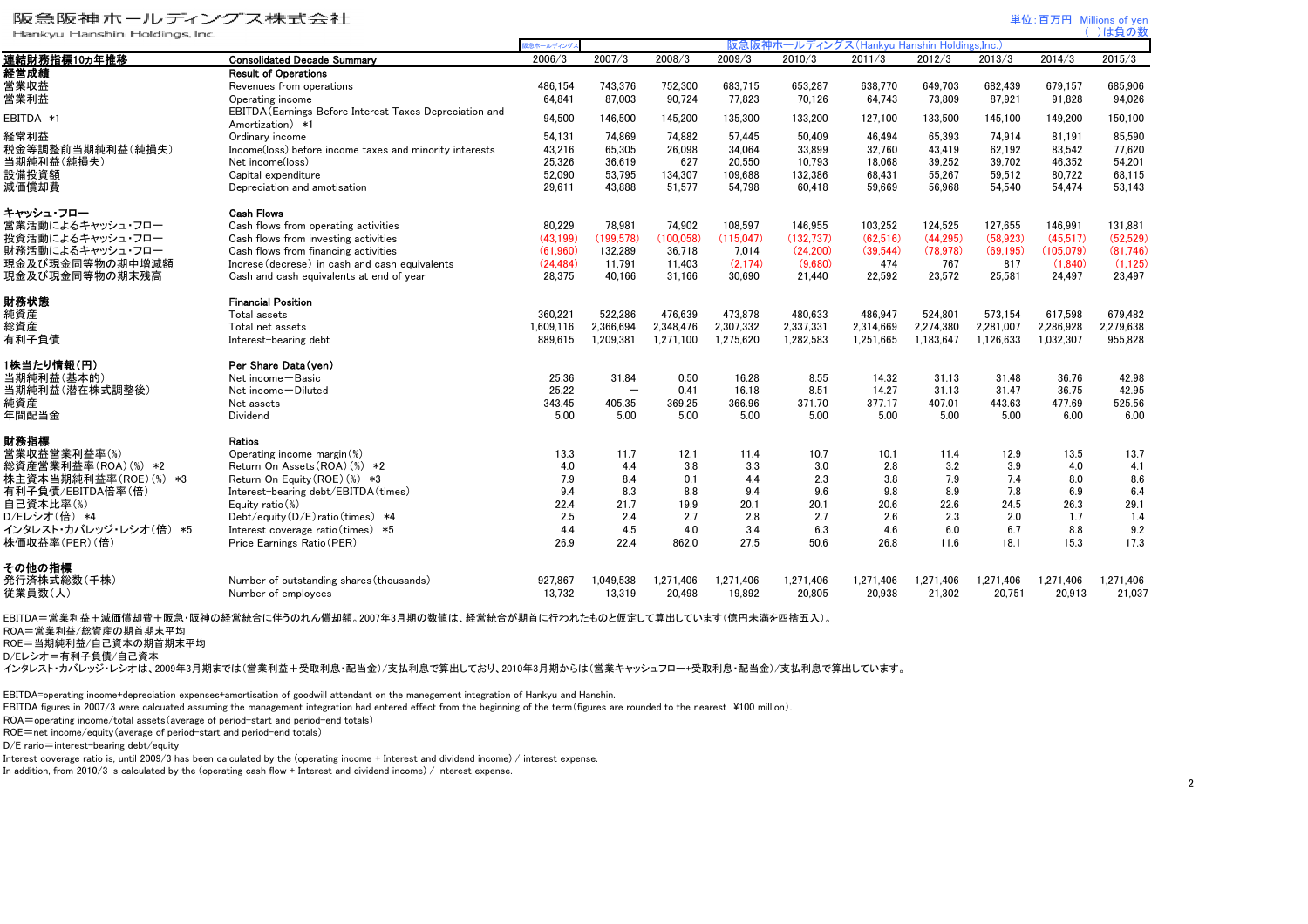Hankyu Hanshin Holdings, Inc.

|               |                                       | 阪急ホールディング                       |           |           | 阪急        |           | (Hankvu                  | Hanshin Holdings.Inc.    |                          |           |           |
|---------------|---------------------------------------|---------------------------------|-----------|-----------|-----------|-----------|--------------------------|--------------------------|--------------------------|-----------|-----------|
| 連結貸借対照表       | <b>Consolidated Balance Sheets</b>    | 2006/3                          | 2007/3    | 2008/3    | 2009/3    | 2010/3    | 2011/3                   | 2012/3                   | 2013/3                   | 2014/3    | 2015/3    |
| 流動資産          | Total current assets                  | 316,329                         | 425.481   | 377.538   | 337,315   | 293.021   | 285.837                  | 275.286                  | 274,773                  | 270.919   | 254,188   |
| 現金及び預金        | Cash and deposits                     | 29,035                          | 41.805    | 33,073    | 31,973    | 23,792    | 23,947                   | 24,280                   | 26.602                   | 25,368    | 25,614    |
| 受取手形及び売掛金     | Trade receivables                     | 43.558                          | 95.944    | 102.650   | 95.703    | 78.969    | 71.281                   | 73,404                   | 75.181                   | 80.063    | 80.673    |
| 短期貸付金         | Short-term Loans                      | 37.580                          | 43.444    | 46.929    |           |           |                          |                          |                          |           |           |
| 棚卸資産          | Inventories                           | 162,180                         | 194,956   | 146,089   |           |           |                          |                          |                          |           |           |
| 販売土地及び建物      | Land and buildings for sale           |                                 |           |           | 134,830   | 126,316   | 131,782                  | 118,415                  | 112,192                  | 105,147   | 97,587    |
| 商品及び製品        | Finished products and merchandise     |                                 |           |           | 7.104     | 8.138     | 7.949                    | 7.219                    | 7.024                    | 2.503     | 2,300     |
| 仕掛金           | Work in progress                      |                                 |           |           | 7.156     | 5.445     | 4.668                    | 4.288                    | 3.389                    | 4.079     | 4.440     |
| 原材料及び貯蔵品      | Materials and spplies                 |                                 |           |           | 3.430     | 3.791     | 3.949                    | 3.858                    | 3.971                    | 4.206     | 4,321     |
| 繰延税金資産        | Deferred tax assets                   | 15.096                          | 18.778    | 16.181    | 16,063    | 14.623    | 13.160                   | 7.625                    | 6.802                    | 5.736     | 6,195     |
| その他           | Other                                 | 33,754                          | 37.820    | 40.280    | 43.816    | 33.967    | 29.422                   | 36,445                   | 39,928                   | 44.163    | 33,347    |
| 貸倒引当金         | Allowance for doubtful receivables    | (4.876)                         | (7.269)   | (7.665)   | (2.765)   | (2.023)   | (322)                    | (251)                    | (318)                    | (349)     | (291)     |
| 固定資産          | Total noncurrent assets               | .292.786                        | 1.941.212 | 1.970.937 | 1.970.016 | 2,044,310 | 2.028.832                | 999.093                  | 2.006.234                | 2.016.009 | 2,025,449 |
| 有形固定資産        | Total property and equipment          | 982,580                         | 1,476,919 | 1,553,578 | ,583,379  | 1.702.769 | 1,700,220                | 868,366.                 | 1.666.249                | 1.676.624 | ,686,763  |
| 建物及び構築物(純額)   | Buildings and structurs-net           | 331,001                         | 542.993   | 539.819   | 555,809   | 606.498   | 602.710                  | 578,925                  | 594.669                  | 596.308   | 580,155   |
| 機械装置及び運搬具(純額) | Machinery, equipment and vehicles-net | 30.979                          | 54.070    | 54.820    | 60.171    | 58.372    | 53.242                   | 47.404                   | 44.521                   | 44.762    | 49,576    |
| 土地            | Land                                  | 529.196                         | 777.337   | 812.870   | 819.898   | 888.431   | 896.085                  | 892.356                  | 890.683                  | 921.004   | 919.147   |
| 建設仮勘定         | Construction in progress              | 81.938                          | 88.180    | 132.914   | 131.666   | 134.215   | 132.243                  | 131.434                  | 115.722                  | 94.200    | 119,077   |
| その他(純額)       | Other                                 | 9.464                           | 14.337    | 13.154    | 15,833    | 15.251    | 15.939                   | 18,246                   | 20.652                   | 20,349    | 18,806    |
| 無形固定資産        | Total intangible assets               | 13,193                          | 76.875    | 66.054    | 64,938    | 61,955    | 58,919                   | 55.594                   | 53.624                   | 51,406    | 47,565    |
| のれん           | Goodwill                              | $\overbrace{\phantom{1232211}}$ | 60.099    | 48.961    | 46,335    | 43.966    | 41.248                   | 38.437                   | 36.219                   | 33.687    | 30,845    |
| その他           | Other                                 | 13.193                          | 16.776    | 17.092    | 18.603    | 17.989    | 17.671                   | 17.157                   | 17.405                   | 17.718    | 16.720    |
| 投資その他の資産      | Total investments and other assets    | 297.013                         | 387.417   | 351.304   | 321.698   | 279.585   | 269.691                  | 275.133                  | 286.360                  | 287.978   | 291,120   |
| 投資有価証券        | Investment securities                 | 194,668                         | 255.361   | 266.762   | 239,567   | 227,826   | 221,004                  | 227,417                  | 239,997                  | 246,617   | 244,626   |
| 長期貸付金         | Long-term loans                       | 47.074                          | 41.995    | 24.011    | 23,753    |           |                          |                          |                          |           |           |
| 繰延税金資産        | Deferred tax assets                   | 8.199                           | 6,939     | 5.207     | 5,293     | 4,996     | 4,170                    | 4,002                    | 5.224                    | 4.906     | 4,245     |
| 退職給付に係る資産     | Net defined benefit asset             |                                 |           |           |           | —         | $\overline{\phantom{0}}$ | $\overline{\phantom{0}}$ | $\overline{\phantom{0}}$ | 2,395     | 8,709     |
| その他           | Other                                 | 57,542                          | 88.973    | 61.476    | 60,397    | 54.556    | 45.848                   | 44.321                   | 41,675                   | 34.532    | 33,871    |
| 貸倒引当金         | Allowance for doubtful receivables    | (10.471)                        | (5.852)   | (6.152)   | (7, 313)  | (7.793)   | (1.332)                  | (608)                    | (536)                    | (473)     | (332)     |
| 資産合計          | <b>Total assets</b>                   | 1.609.116                       | 2.366.694 | 2.348.476 | 2.307.332 | 2.337.331 | 2.314.669                | 2.274.380                | 2.281.007                | 2.286.928 | 2.279.638 |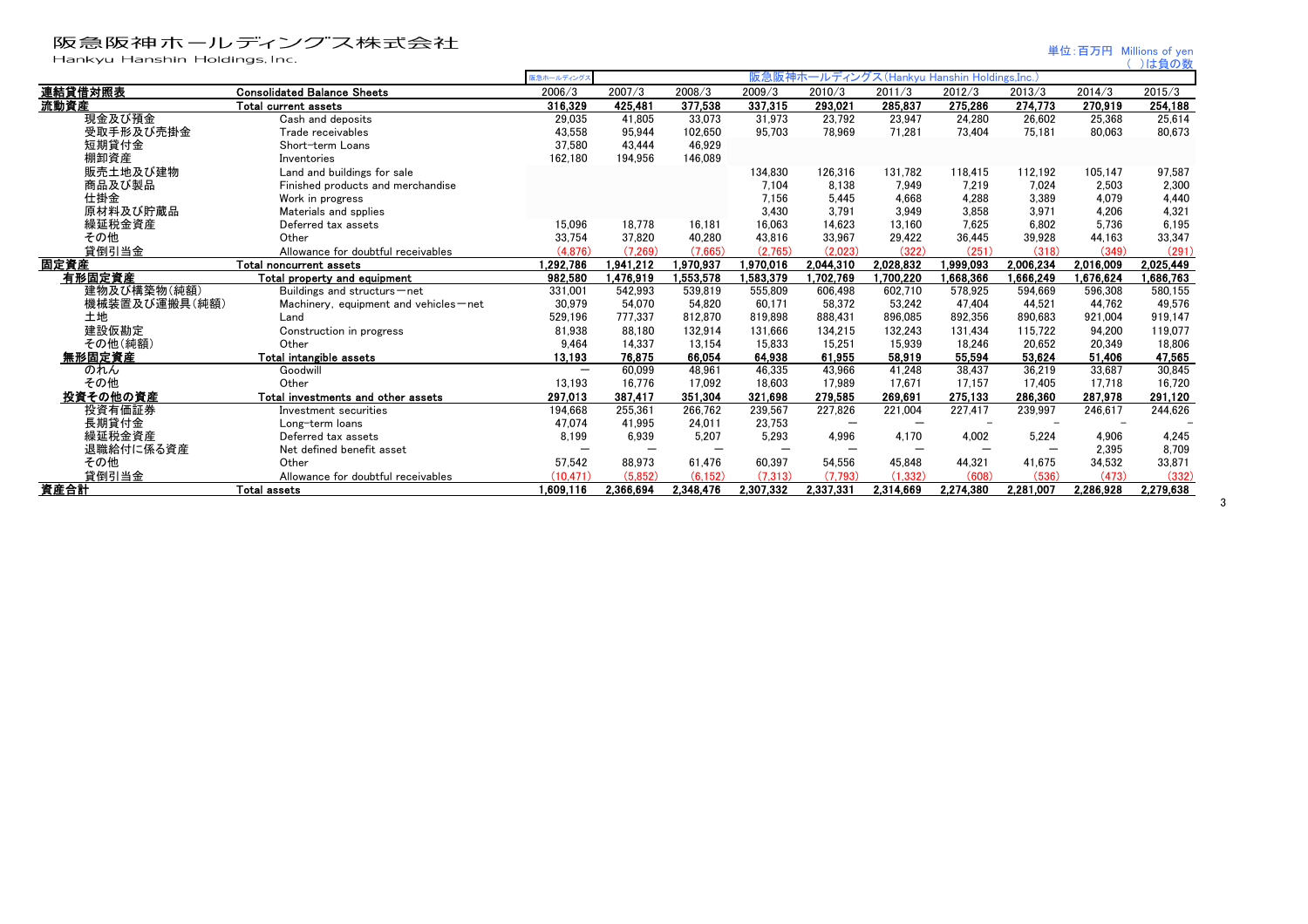|              |                                                      | 阪急ホールディング                |                          |                          |                          | 阪急阪神ホールディングス (Hankyu Hanshin Holdings, Inc. |                          |                                 |                                   |                   |           |
|--------------|------------------------------------------------------|--------------------------|--------------------------|--------------------------|--------------------------|---------------------------------------------|--------------------------|---------------------------------|-----------------------------------|-------------------|-----------|
| 連結貸借対照表      | <b>Consolidated Balance Sheets</b>                   | 2006/3                   | 2007/3                   | 2008/3                   | 2009/3                   | 2010/3                                      | 2011/3                   | 2012/3                          | 2013/3                            | 2014/3            | 2015/3    |
| 流動負債         | <b>Total current liabilities</b>                     | 398.334                  | 588.832                  | 596.516                  | 513,656                  | 523.872                                     | 547.227                  | 567.043                         | 578.140                           | 564.220           | 471.774   |
| 支払手形及び買掛金    | Trade pavables                                       | 31.961                   | 63.578                   | 49.889                   | 43.885                   | 46.726                                      | 40.404                   | 43.410                          | 44.110                            | 42.943            | 42.429    |
| 未払費用         | Accrued expenses                                     | 16,511                   | 21.198                   | 18,536                   | 18,551                   | 17,386                                      | 18.908                   | 21,275                          | 20.983                            | 19.373            | 18,938    |
| 短期借入金        | Short-term borrowings                                | 167,227                  | 251.557                  | 316,143                  | 266,906                  | 287,346                                     | 297,464                  | 316,545                         | 354,358                           | 313,305           | 239,566   |
| 一年内償還予定の社債   | Current portion of bonds                             | 53,860                   | 66.000                   | 25,200                   | 20.000                   | 25.000                                      | 40.000                   | 35,000                          | 10.000                            | 20.000            |           |
| リース債務        | Lease obligations                                    | $\overline{\phantom{0}}$ | $\overline{\phantom{0}}$ |                          | $\overline{\phantom{0}}$ | $\overline{\phantom{0}}$                    |                          |                                 |                                   | 2.028             | 1.831     |
| 未払法人税等       | Income taxes payble                                  | 2,124                    | 4,959                    | 6,890                    | 3.489                    | 4,008                                       | 3,865                    | 4,170                           | 8,883                             | 5,729             | 15,220    |
| 賞与引当金        | Provision for bonuses                                | 1,727                    | 5.226                    | 4,418                    | 4,186                    | 3.986                                       | 3,960                    | 3,702                           | 4.079                             | 4.214             | 4,148     |
| 事業整理損失引当金    | Provision for restructuring costs                    | 200                      | 200                      | 200                      |                          |                                             |                          |                                 |                                   |                   |           |
| その他          | Other                                                | 124.721                  | 176.111                  | 175,236                  | 156.635                  | 139.417                                     | 142.621                  | 142.937                         | 135,724                           | 156.626           | 149.639   |
| 固定負債         | Total long-term liabilities                          | 848,231                  | 1,255,575                | 1,275,321                | 1,319,796                | 332,825                                     | 1,280,495                | 1,182,535                       | 1,129,712                         | .105, 109         | .128,381  |
| 長期借入金        | Long-term debt                                       | 535.328                  | 786.724                  | 809.757                  | 866.717                  | 832.018                                     | 780.908                  | 720.782                         | 637.624                           | 585.300           | 594.047   |
| 社債           | <b>Bonds</b>                                         | 126,200                  | 105,100                  | 120,000                  | 120,000                  | 135,000                                     | 127,000                  | 102,000                         | 112,000                           | 102,000           | 112,000   |
| リース債務        | Lease obligations                                    | $\overline{\phantom{0}}$ |                          |                          |                          | $\overline{\phantom{0}}$                    |                          |                                 | $\overline{\phantom{0}}$          | 9.673             | 8,382     |
| 繰延税金負債       | Deferred tax liabilities                             | 21.764                   | 138.460                  | 140,555                  | 138.764                  | 151.804                                     | 157.577                  | 147.840                         | 160.017                           | 189.178           | 189,698   |
| 再評価に係る繰延税金負債 | Deferred tax liabilities related to land revaluation | 6,825                    | 6.824                    | 7,007                    | 6.861                    | 6,839                                       | 6,667                    | 5.493                           | 5.572                             | 5.557             | 5,277     |
| 退職給付(給与)引当金  | Provision for retirement benefits                    | 42.476                   | 64.404                   | 59.153                   | 57.067                   | 58.487                                      | 58.770                   | 59.194                          | 59.439                            | $\qquad \qquad -$ |           |
| 退職給付に係る負債    | Net defined benefit liability                        |                          |                          |                          |                          | $\overline{\phantom{0}}$                    | $\overline{\phantom{m}}$ |                                 | $\overbrace{\phantom{123221111}}$ | 60.093            | 56,950    |
| 役員退職慰労引当金    | Provision for director's retirement benefits         | 454                      | 554                      | 704                      | 700                      | 755                                         | 767                      | 875                             | 724                               |                   |           |
| 投資損失引当金      | Reserve for investment losses                        | 25.556                   | 29.784                   | 17.934                   | 6.498                    | 6.486                                       | 6.050                    |                                 |                                   |                   |           |
| 利息返還損失引当金    | Provision for loss on interest repayment             | $\overline{\phantom{0}}$ | 2.029                    | 2.029                    |                          |                                             |                          | Ē,                              |                                   |                   |           |
| 長期前受工事負担金    | Long-term deferred contribution for construction     | 5,303                    | 6.681                    | 7.733                    | 8.513                    | 15,639                                      | 15,862                   | 21,555                          | 28.483                            | 37,258            | 44.941    |
| 連結調整勘定       | Consolidation difference                             | 2,979                    |                          |                          |                          |                                             |                          |                                 |                                   |                   |           |
| 負ののれん        | Negative goodwill                                    | $\overline{\phantom{0}}$ | 2,768                    | 680                      |                          |                                             |                          |                                 |                                   |                   |           |
| その他          | Other                                                | 81.340                   | 112.241                  | 109,764                  | 114,672                  | 125.794                                     | 126.888                  | 124.792                         | 125,849                           | 116.047           | 117,082   |
| 負債合計         | <b>Total liabilities</b>                             | 1.246.566                | 1.844.408                | 1.871.837                | 1,833,453                | 1.856.698                                   | 1.827.722                | 1.749.578                       | 1.707.853                         | 1.669.330         | 1.600.155 |
| 株主資本         | Total shareholder's equity                           | 318.608                  | 475.805                  | 458.100                  | 472,803                  | 477.829                                     | 488.729                  | 521.421                         | 552,400                           | 588,969           | 634,479   |
| 資本金          | Common stock                                         | 97.544                   | 99.474                   | 99.474                   | 99.474                   | 99.474                                      | 99.474                   | 99.474                          | 99.474                            | 99.474            | 99.474    |
| 資本剰余金        | Capital surplus                                      | 24.984                   | 150.061                  | 150.134                  | 150.134                  | 150.027                                     | 150.027                  | 150.027                         | 150.027                           | 150.027           | 150,027   |
| 利益剰余金        | Retained earnings                                    | 196,411                  | 228,570                  | 211,758                  | 227,338                  | 232,135                                     | 243,264                  | 276,059                         | 307,108                           | 344,020           | 389,511   |
| 自己株式         | Less treasury stock, at cost                         | (331)                    | (2.301)                  | (3,266)                  | (4.143)                  | (3.808)                                     | (4.036)                  | (4,140)                         | (4.209)                           | (4.553)           | (4,534)   |
| その他の包括利益累計額  | Accumulated Other Comprehensive Income               | 41.610                   | 37.724                   | 8,468                    | (9,831)                  | (8,700)                                     | (12, 927)                | (8, 128)                        | 6,999                             | 13,081            | 28,116    |
| その他有価証券評価差額金 | Net unrealised holdings gains on securities          | 38.817                   | 34.583                   | 6.621                    | (9.253)                  | (8.075)                                     | (11.936)                 | (8.044)                         | 2.817                             | 8.885             | 18.052    |
| 繰延ヘッジ損益      | Net unrealised gains on hedging derivatives          |                          | 203                      | (557)                    | (681)                    | (845)                                       | (232)                    | (131)                           | 770                               | 480               | (143)     |
| 土地再評価差額金     | Surplus from land revaluation                        | 2,603                    | 2,604                    | 2,192                    | 1.978                    | 1,956                                       | 1.706                    | 2,972                           | 5.130                             | 5.060             | 5,417     |
| 為替換算調整勘定     | Foreign currency translation adjustments             | 190                      | 332                      | 212                      | (1,874)                  | (1.736)                                     | (2, 464)                 | (2,924)                         | (1.719)                           | 366               | 1.756     |
| 退職給付に係る調整累計額 | Remeasurements of defined benefit plans              |                          | $\overline{\phantom{0}}$ | $\overline{\phantom{0}}$ | —                        | $\overline{\phantom{0}}$                    | $\overline{\phantom{0}}$ | $\overbrace{\phantom{1232211}}$ |                                   | (1.712)           | 3,033     |
| 新株予約権        | <b>Stock Option</b>                                  | $\overline{\phantom{0}}$ |                          |                          |                          |                                             | $\overline{\phantom{0}}$ | 32                              | 112                               | 208               | 318       |
| 少数株主持分       | Minority interests                                   | 2,328                    | 8.756                    | 10.069                   | 10,906                   | 11.505                                      | 11,144                   | 11.476                          | 13,642                            | 15,338            | 16.566    |
| 純資産合計        | Total net assets                                     | 362.546                  | 522.286                  | 476.637                  | 473,878                  | 480.633                                     | 486.947                  | 524.801                         | 573.154                           | 617.598           | 679.482   |
| 負債·純資産合計     |                                                      | 1,609,116                |                          |                          | 2.307.232                | 2.337.331                                   | 2.314.669                | 2.274.380                       | 2.281.007                         | 2.286.928         | 2.279.638 |
|              | Total liabilities and net assets                     |                          | 2,366,694                | 2.348.476                |                          |                                             |                          |                                 |                                   |                   |           |

※2003/3期から2006/3期の「少数株主持分」及び「資本の部」については、2007/3期以降の「純資産の部」に準じて記載している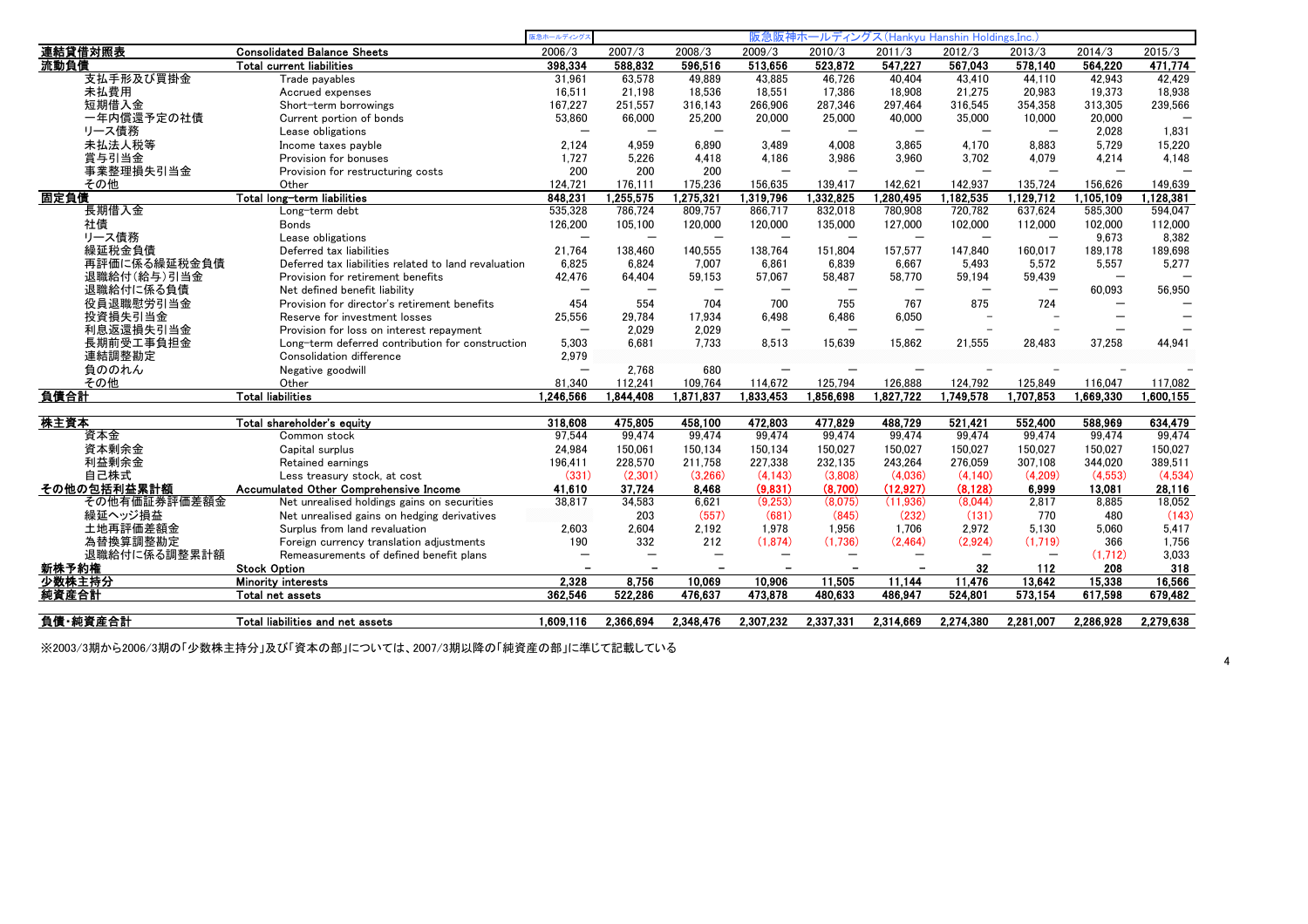## 阪神電気鉄道

| Hanshin Electric Railway |                                                      | 単位:百万円 Millions of yen |
|--------------------------|------------------------------------------------------|------------------------|
| 連結貸借対照表                  | <b>Consolidated Balance Sheets</b>                   | ( )は負の数<br>2006/3      |
| 流動資産                     | Total current assets                                 | 116,470                |
| 現金及び預金                   | Cash and deposits                                    | 40.508                 |
| 受取手形及び売掛金                | Trade receivables                                    | 30,872                 |
| 有価証券                     | Securities                                           | 2,817                  |
| たな卸資産                    | Inventories                                          | 28.601                 |
| 繰延税金資産                   | Deferred tax assets                                  | 6.753                  |
| その他                      | Other                                                | 7.683                  |
| 貸倒引当金                    | Allowance for doubtful receivables                   | (767)                  |
| 固定資産                     | <b>Total noncurrent assets</b>                       | 416,229                |
| 有形固定資産                   | Total property and equipment                         | 283,772                |
| 建物及び構築物                  | <b>Buildings and structurs</b>                       | 191.437                |
| 機械装置及び運搬具                | Machinery, equipment and vehicles                    | 13.014                 |
| 土地                       | Land                                                 | 73.909                 |
| 建設仮勘定                    | Construction in progress                             | 1.570                  |
| その他(純額)                  | Other                                                | 3.839                  |
| 無形固定資産                   | Total intangible assets                              | 5,127                  |
| 投資その他の資産                 | Total investments and other assets                   | 127.329                |
| 投資有価証券                   | Investment securities                                | 84,540                 |
| 長期貸付金                    | Long-term loans                                      | 1,781                  |
| 繰延税金資産                   | Deferred tax assets                                  | 7,919                  |
| その他                      | Other                                                | 33,654                 |
| 貸倒引当金                    | Allowance for doubtful receivables                   | (565)                  |
| 資産合計                     | <b>Total assets</b>                                  | 532,700                |
|                          |                                                      |                        |
| 流動負債                     | <b>Current liabilities</b>                           | 110,444                |
| 支払手形及び買掛金                | Trade payables                                       | 25.528                 |
| 短期借入金                    | Short-term borrowings                                | 31.211                 |
| 1年以内償還社債                 | Current portion of bonds                             |                        |
| 未払法人税等                   | Income taxes payble                                  | 4.001                  |
| 繰延税金負債                   | Deferred tax liabilities                             | 28                     |
| 完成工事補償引当金                | Allowance for construction indemnification           |                        |
| 賞与引当金                    | Provision for bonuses                                | 3.389                  |
| その他                      | Other                                                | 46,285                 |
| 固定負債                     | Total long-term liabilities                          | 249,362                |
| 社債                       | <b>Bonds</b>                                         | 44,900                 |
| 長期借入金                    | Long-term debt                                       | 124,875                |
| 繰延税金負債                   | Deferred tax liabilities                             | 14.701                 |
| 再評価に係る繰延税金負債             | Deferred tax liabilities related to land revaluation |                        |
| 退職給付引当金                  | Provision for retirement benefits                    | 20,397                 |
| 役員退職慰労引当金                | Provision for director's retirement benefits         | 604                    |
| 連結調整勘定                   | Consolidation goodwill                               | 1,472                  |
| その他                      | Other                                                | 42,411                 |
| 負債合計                     | <b>Total liabilities</b>                             | 359,806                |
|                          |                                                      |                        |
| 少数株主持分                   | Minority interests                                   | 6.695                  |
| 資本合計                     | Total shareholder's equity                           | 166.197                |
| 資本金                      | Common stock                                         | 40.633                 |
| 資本剰余金                    | Capital surplus                                      | 43.466                 |
| 利益剰余金                    | Retained earnings                                    | 50.127                 |
| 土地再評価差額金                 | Surplus from land revaluation                        |                        |
| その他有価証券評価差額金             | Net unrealised holdings gains on securities          | 32.964                 |
| 自己株式                     | Less treasury stock, at cost                         | (994)                  |

負債、少数株主持分及び資本合計

Total liabilities and shareholders' equity 532,700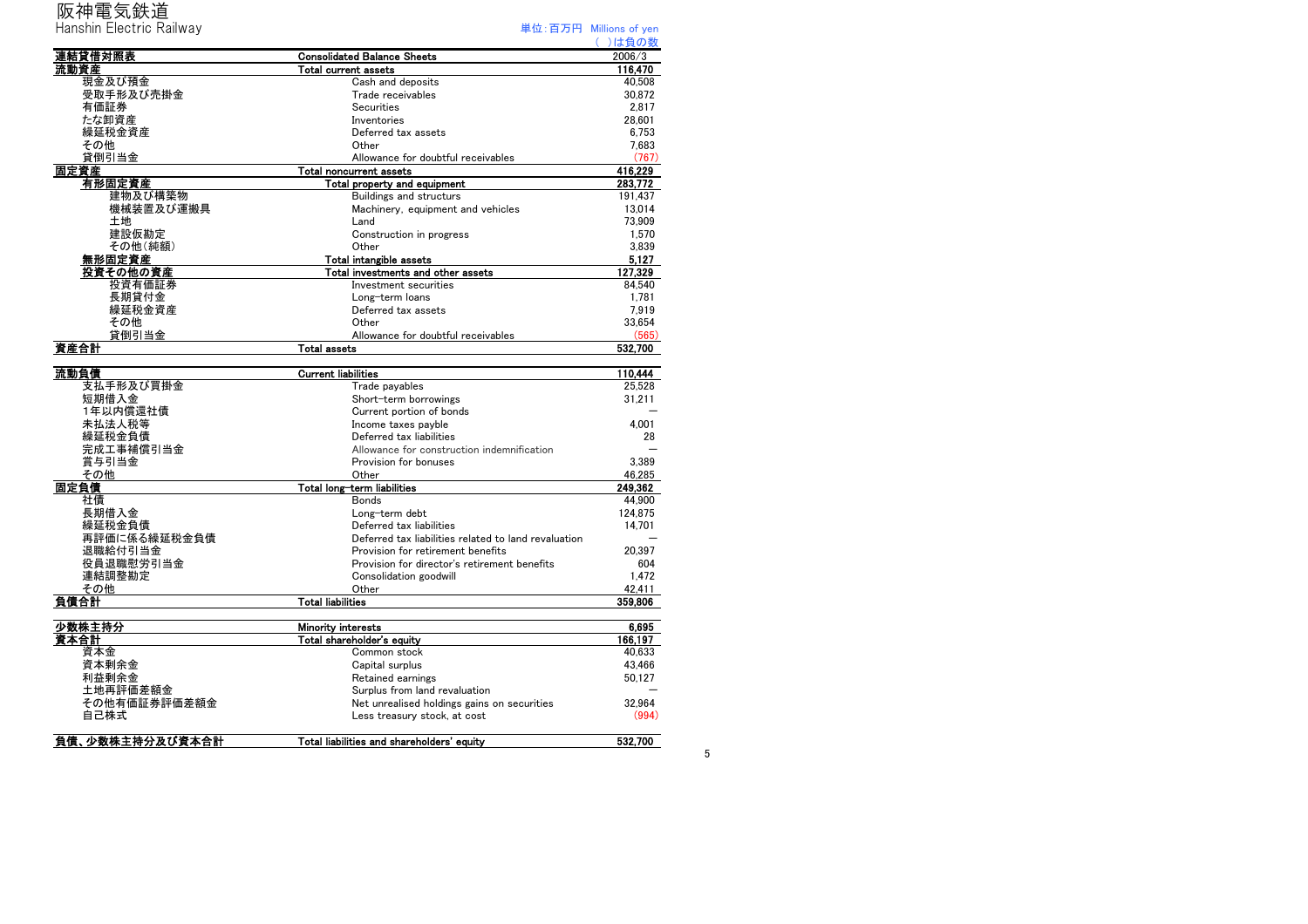Hankyu Hanshin Holdings, Inc.

|                          |                                                                                                                | 漁ホールディンク                 |                          |                          |                              | 阪急阪神ホールディングス(Hankvu Hanshin Holdings.Inc.) |                          |                   |                 |                                   |                   |
|--------------------------|----------------------------------------------------------------------------------------------------------------|--------------------------|--------------------------|--------------------------|------------------------------|--------------------------------------------|--------------------------|-------------------|-----------------|-----------------------------------|-------------------|
| 連結損益計算書                  | <b>Consolidated Statements of Income</b>                                                                       | 2006/3                   | 2007/3                   | 2008/3                   | 2009/3                       | 2010/3                                     | 2011/3                   | 2012/3            | 2013/3          | 2014/3                            | 2015/3            |
| 営業収益                     | Revenues from operations                                                                                       | 486,154                  | 743,376                  | 752,300                  | 683,715                      | 653,287                                    | 638.770                  | 649.703           | 682,439         | 679.157                           | 685,906           |
| 営業費                      | Total costs of revenues from operations                                                                        | 421.312                  | 656,373                  | 661,576                  | 605,891                      | 583,160                                    | 574,026                  | 575.894           | 594,518         | 587,329                           | 591,879           |
| 運輸業等営業費及び売上原価            | Operating expenses and costs of sales of transportation                                                        | 402,468                  | 613,358                  | 622,417                  | 573,858                      | 550,476                                    | 541,473                  | 542,653           | 560,143         | 556,346                           | 562,762           |
| 販売費及び一般管理費               | Selling, general and administrative expenses                                                                   | 18,844                   | 43,015                   | 39,159                   | 32,032                       | 32,684                                     | 32,552                   | 33,240            | 34,375          | 30,983                            | 29,116            |
| 営業利益                     | Operating income                                                                                               | 64.841                   | 87.003                   | 90.724                   | 77.823                       | 70.126                                     | 64.743                   | 73,809            | 87.921          | 91.828                            | 94.026            |
| 営業外収益                    | Total non-operating income                                                                                     | 9.673                    | 11.527                   | 12.957                   | 6.553                        | 6.968                                      | 6.972                    | 14.805            | 7.895           | 7.845                             | 8.425             |
| 受取利息                     | Interest income                                                                                                | 421                      | 575                      | 598                      | 486                          | 168                                        | 92                       | 94                | 111             | 130                               | $124$             |
| 受取配当金                    | Dividends income                                                                                               | 596                      | 2.157                    | 1.679                    | 1.569                        | 933                                        | 1.082                    | 1.184             | 1.186           | 1.341                             | 1.399             |
| 連結調整勘定償却額                | Amortisation of consolidation difference                                                                       | 2.265                    |                          |                          |                              |                                            |                          |                   |                 |                                   |                   |
| 負ののれん償却額                 | Amortisation of negative goodwill                                                                              | $\overline{\phantom{0}}$ | 1.516                    | 1.047                    | 739                          | 13                                         | $\overline{\phantom{0}}$ |                   |                 |                                   |                   |
| 持分法による投資利益               | Equity in income of affiliates                                                                                 | 4,002                    | 3.674                    | 3.747                    | 886                          | 3,455                                      | 3,309                    | 10,024            | 4,302           | 3,798                             | 4,543             |
| 移転補償金                    | Compensation for removal                                                                                       |                          |                          | 1.804                    | $\overline{\phantom{a}}$     |                                            |                          |                   |                 |                                   |                   |
| 雑収入                      | Miscellaneous income                                                                                           | 2.388                    | 3.602                    | 4.078                    | 2.872                        | 2.397                                      | 2.487                    | 3.501             | 2.294           | 2.575                             | 2.358             |
| 営業外費用                    | Total non-operating expenses                                                                                   | 20.383                   | 23.660                   | 28.799                   | 26.932                       | 26,685                                     | 25,222                   | 23.221            | 20.902          | 18.481                            | 16,862            |
| 支払利息                     | Interest expenses                                                                                              | 15.070                   | 19.725                   | 23.497                   | 23.703                       | 23.627                                     | 22.222                   | 20.558            | 18.646          | 16.235                            | 14.013            |
| 雑支出                      | Miscellaneous expenses                                                                                         | 5,313                    | 3.934                    | 5.301                    | 3,229                        | 3,058                                      | 2.999                    | 2.662             | 2,256           | 2.246                             | 2.848             |
| 経常利益                     | Ordinary income                                                                                                | 54.131                   | 74.869                   | 74.882                   | 57.445                       | 50.409                                     | 46.494                   | 65,393            | 74,914          | 81,191                            | 85,590            |
| 特別利益                     | Total extraordinary income                                                                                     | 8,859                    | 21.346                   | 42.196                   | 18,843                       | 15,868                                     | 13,504                   | 13,064            | 8.193           | 11,718                            | 9,249             |
| 工事負担金等受入額                | Gain on contributions for construction works                                                                   | 1,015                    | 2.311                    | 806                      | 7.043                        | 3,222                                      | 12,089                   | 10.957            | 5.783           | 1.885                             | 4,557             |
| 固定資産売却益                  | Gain on sale of property and equipment                                                                         | 332                      | 12.592                   | 10.489                   | 243<br>$\qquad \qquad -$     | 394<br>$\overline{\phantom{0}}$            | 354                      | 619               | 806             | 8.508<br>$\overline{\phantom{a}}$ | 973               |
| 輸送等補助金                   | Subsidv<br>Gain on sale of securities                                                                          | 338<br>169               | 368<br>2.661             | 656<br>1.974             | 785                          | 1.624                                      |                          |                   | 1.206           | 641                               | 3.436             |
| 有価証券売却益<br>匿名組合投資利益      | Gain on investments in silent partnerships                                                                     | 6.221                    | $\overline{\phantom{0}}$ | 16.907                   | 8.531                        | 8.241                                      |                          |                   |                 |                                   |                   |
| 持分変動差額                   |                                                                                                                | $\overline{\phantom{a}}$ | $\overline{\phantom{0}}$ | 9,956                    | $\overline{\phantom{a}}$     |                                            |                          |                   | ÷               | $\sim$                            |                   |
|                          | Gain on change in equity by management integration<br>Gain on transfer of professional baseball player to U.S. |                          |                          |                          |                              |                                            |                          |                   |                 |                                   |                   |
| プロ野球選手移籍金                | major leagues                                                                                                  | $\overline{\phantom{0}}$ | 3.091                    |                          | $\overline{\phantom{0}}$     |                                            |                          |                   |                 |                                   |                   |
| その他                      | Other                                                                                                          | 781                      | 321                      | 1,405                    | 2,239                        | 2,384                                      | 1,059                    | 1,487             | 397             | 682                               | 282               |
| 特別損失                     | Total extraordinary loss                                                                                       | 19,774                   | 30.910                   | 90,981                   | 42,224                       | 32,377                                     | 27,237                   | 35,038            | 20,915          | 9,367                             | 17,219            |
| 販売用土地処分損                 | Loss on disposal of real estate for sale                                                                       |                          | 3.398                    | 716                      | $\qquad \qquad \blacksquare$ | $\overline{\phantom{0}}$                   |                          |                   |                 |                                   |                   |
| 販売用土地評価損                 | Loss on real estate for sale                                                                                   | $\overline{\phantom{0}}$ | 2.320                    | 69.133                   | $\overline{\phantom{0}}$     | $\equiv$                                   | $\overline{\phantom{0}}$ |                   |                 | $\overline{\phantom{0}}$          |                   |
| 固定資産売却損                  | Loss on sale of property and equipment                                                                         | 1.107                    | 866                      | 390                      | 123                          | 325                                        | 502                      | 58                | 211             | $\overline{\phantom{0}}$          |                   |
| 固定資産圧縮損                  | Loss on reduction of property and equipment                                                                    | 240                      | 2.262                    | 1.997                    | 6.927                        | 3.044                                      | 11.175                   | 10.962            | 5.717           | 1.910                             | 4.408             |
| 固定資産除却損                  | Loss on disposal of property and equipment                                                                     | 1.638                    | 2.188                    | 1.719                    | 3.972                        | 6.262                                      | 1.232                    | 499               | 1.730           |                                   |                   |
| 減損損失                     | Loss on impairment of fixed assets                                                                             | 6,987                    | 869                      | 8.796                    | 3.447                        | 4,751                                      | 4,261                    | 20,212            | 5.402           | 2.297                             | 5,125             |
| 固定資産撤去損失引当金繰入額           | Provision of allowance for loss on withdrawal of property                                                      |                          |                          |                          |                              |                                            |                          |                   | 4.391           | 1.146                             |                   |
|                          | and equiptment                                                                                                 |                          |                          |                          |                              |                                            |                          |                   |                 |                                   |                   |
| 固定資産臨時償却費                | Extraordinary depreciation                                                                                     |                          |                          |                          |                              | $\overline{\phantom{0}}$                   | 3.083                    |                   |                 |                                   |                   |
| 有価証券売却損                  | Loss on sale of securities                                                                                     | $\equiv$                 | 1.881                    |                          | $\overline{\phantom{0}}$     | $\equiv$                                   | $\overline{\phantom{0}}$ |                   |                 | 4                                 | 4.886             |
| 国際文化公園都市モノレール整備負担金       | Contribution to construction of Osaka Monorail Saito Line                                                      | 1.998                    | 4.346                    | $\overline{\phantom{0}}$ | $\equiv$                     | $\overline{\phantom{0}}$                   |                          |                   |                 |                                   |                   |
| 貸倒引当金繰入額                 | Special allowance for doubtful receivables                                                                     | 1.105                    | 763                      | 1.012                    | 457                          | 1.064                                      | 16                       | 43                |                 |                                   |                   |
| 早期退職割増金                  | Special early retirement benefits                                                                              |                          |                          |                          |                              |                                            |                          |                   |                 |                                   |                   |
| 投資損失引当金繰入額               | Special reserve for investment losses                                                                          | 4,893                    | 2.766                    |                          | 1.644                        | 126                                        | 78                       | 6                 |                 |                                   |                   |
| 事業整理損失                   | Restructuring costs                                                                                            | 186                      |                          |                          | 18,431                       |                                            |                          |                   | 2,161           |                                   |                   |
| 事業整理損失引当金繰入額             | Special reserve for restructuring costs                                                                        |                          |                          |                          |                              | $\overline{\phantom{0}}$                   | 2,780                    |                   |                 |                                   |                   |
| 関係会社支援損                  | Loss on financial support to subsidiaries and affiliates                                                       |                          | 3.930                    |                          |                              | $\overline{\phantom{0}}$                   |                          |                   |                 |                                   |                   |
| 過年度利息返還損失引当金繰入額          | Provision for accruing interest on past consumer loans                                                         | $\sim$                   | 1.991                    |                          | $\overline{\phantom{0}}$     | $\overline{\phantom{0}}$                   | ÷                        |                   |                 |                                   |                   |
| 持分法のれん相当額一括償却額           | Lump sum amortisation of goodwill eqivalent amount                                                             |                          |                          |                          | $\qquad \qquad$              | 10,264                                     |                          |                   |                 |                                   |                   |
|                          | under the equity method                                                                                        |                          |                          |                          |                              |                                            |                          |                   |                 |                                   |                   |
| その他                      | Other                                                                                                          | 1,616                    | 3,325                    | 7,215                    | 7,219                        | 6,538                                      | 4,106                    | 3,255             | 1,302           | 4.009                             | 2,799             |
| 税金等調整前当期純利益又は純損失(△)      | Income (loss) before income taxes and minority interests                                                       | 43.216                   | 65.305                   | 26,098                   | 34.064                       | 33,899                                     | 32.760                   | 43.419            | 62.192          | 83,542                            | 77,620            |
| 法人税等合計                   | Total income taxes                                                                                             | 17,585<br>2.746          | 27.188<br>9.314          | 24,826<br>9.631          | 12.884<br>6.814              | 22,583<br>7.226                            | 14.030<br>6.054          | 3,219<br>6.074    | 21,234          | 35,620<br>7.042                   | 21,848<br>25.095  |
| 法人税、住民税及び事業税             | Income taxes-current                                                                                           |                          |                          |                          |                              |                                            |                          |                   | 13,701          |                                   |                   |
| 法人税等調整額                  | Income taxes-defferd                                                                                           | 14.838                   | 17.873                   | 15.195                   | 6.070                        | 15.357                                     | 7.975<br>18.730          | (2.855)<br>40.200 | 7.532<br>40.957 | 28.578<br>47.921                  | (3.246)<br>55.772 |
| 少数株主損益調整前当期純利益<br>少数株主利益 | Net income before minority interests<br>Minority interests in income                                           | 305                      | 1.498                    | 643                      | 628                          | 523                                        | 661                      | 947               | 1.254           | 1.569                             | 1.570             |
| 当期純利益又は当期純損失(△)          | Net income (loss)                                                                                              | 25.326                   | 36.619                   | 627                      | 20.550                       | 10.793                                     | 18.068                   | 39.252            | 39.702          | 46.352                            | 54.201            |
|                          |                                                                                                                |                          |                          |                          |                              |                                            |                          |                   |                 |                                   |                   |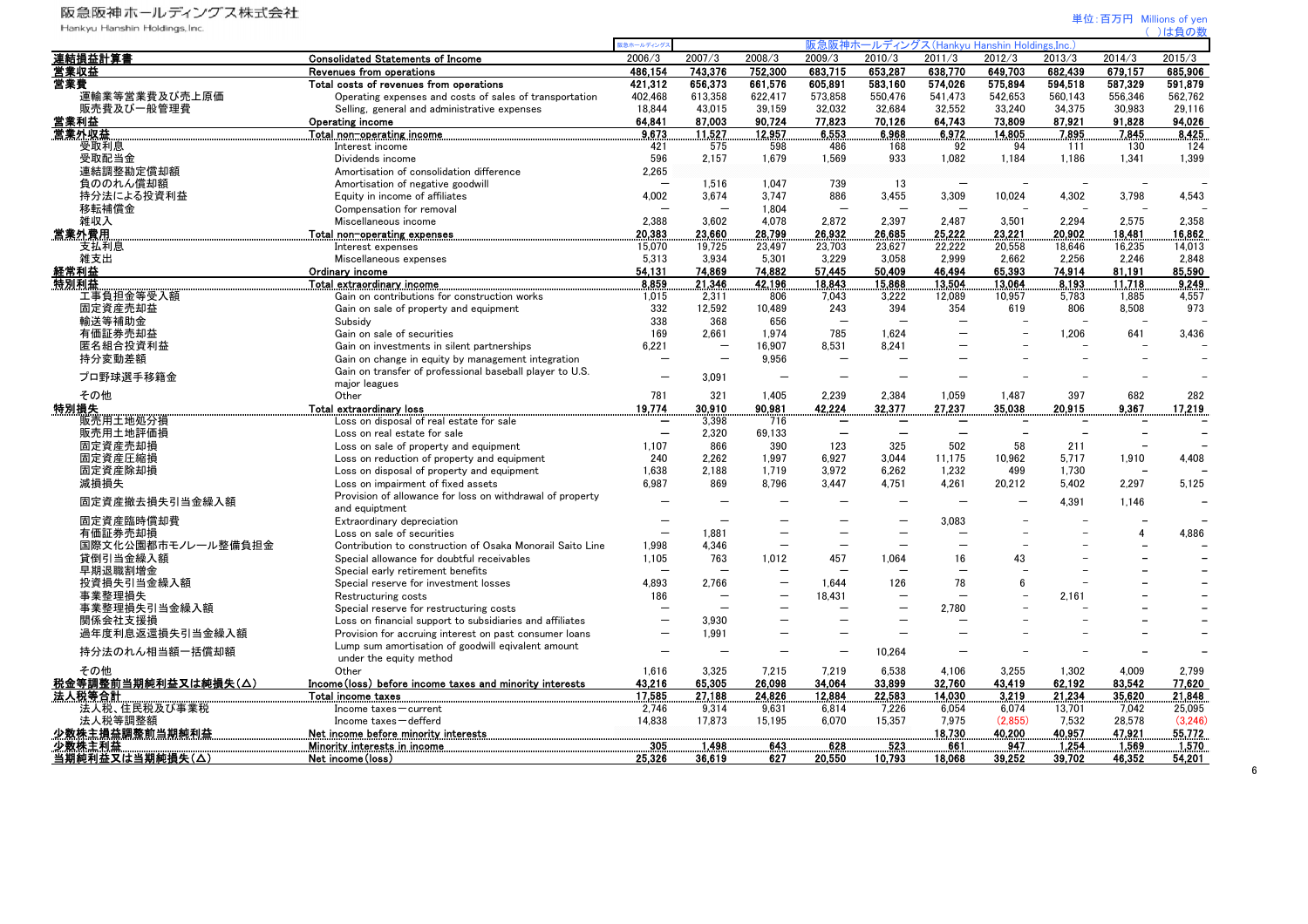#### 阪神電気鉄道 Hanshin Electric Railway

|               |                                                         | 単位:百万円 Millions of yen |
|---------------|---------------------------------------------------------|------------------------|
|               |                                                         | は負の数                   |
| 連結損益計算書       | <b>Consolidated Statements of Income</b>                | 2006/3                 |
| 営業収益          | Revenues from operations                                | 313.242                |
| 営業費           | Total costs of revenues from operations                 | 287.953                |
| 運輸業等営業費及び売上原価 | Operating expenses and costs of sales of transportation | 258.354                |
| 販売費及び一般管理費    | Selling, general and administrative expenses            | 29.599                 |
| 営業利益          | Operating income                                        | 25,288                 |
| 営業外収益         | Non-operating income                                    | 1.523                  |
| 営業外費用         | Non-operating expenses                                  | 5.725                  |
| 経常利益          | Ordinary income                                         | 21,087                 |
| 特別利益          | Extraordinary income                                    | 411                    |
| 特別損失          | Extraordinary loss                                      | 7.322                  |
| 税金等調整前当期純利益   | Income before income taxes and minority interests       | 14.175                 |
| 法人税、住民税及び事業税  | Income taxes - current                                  | 7.344                  |
| 法人税等調整額       | Income taxes - defferd                                  | (297)                  |
| 少数株主利益        | Minority interests in income                            | 724                    |
| 当期純利益         | Net income                                              | 6.404                  |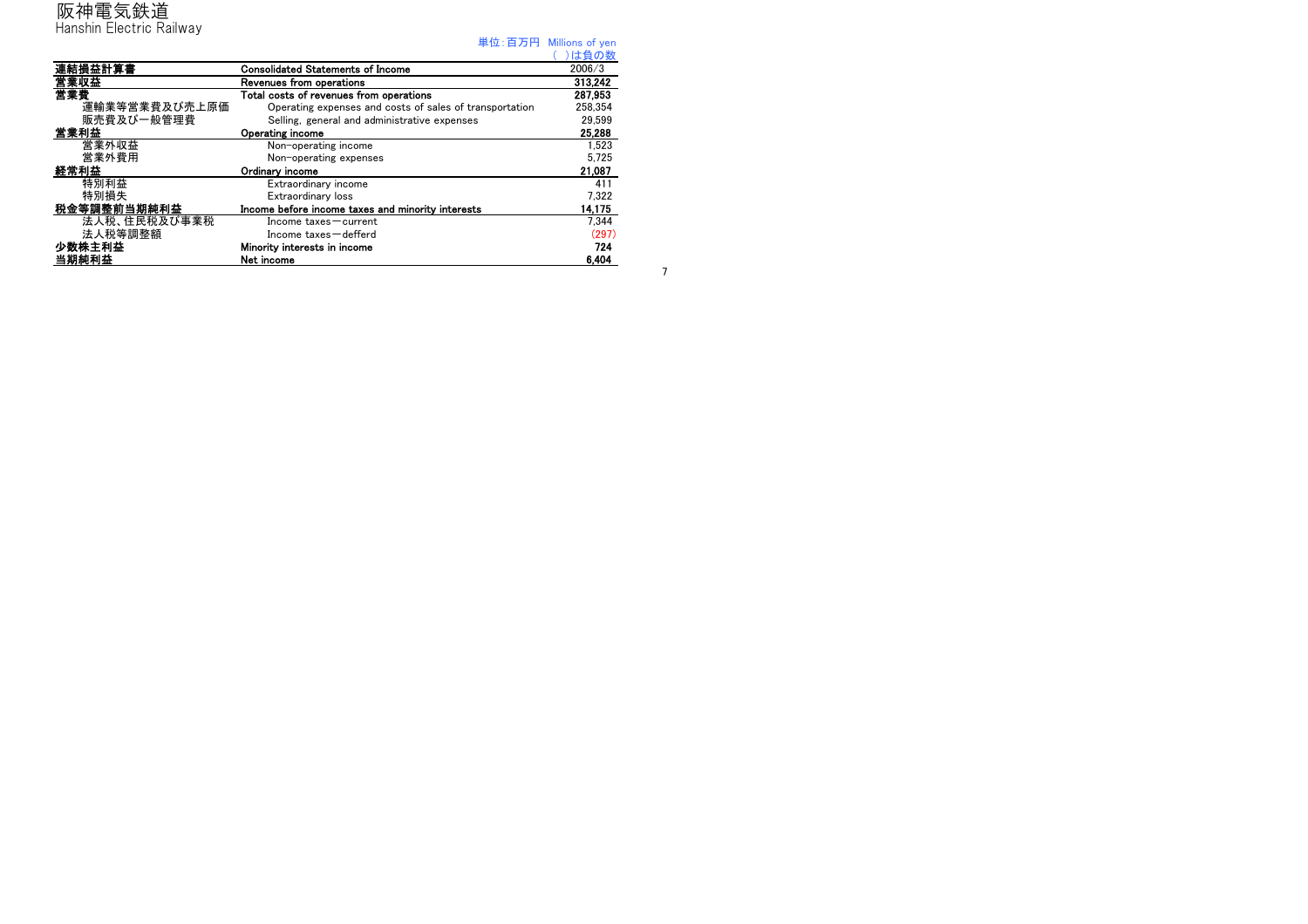#### 阪急阪神ホールディングス株式会社 . . . .

| <b>EXACARATTYIY / D</b> 2 1 2 2 2 YVIAN 4 N 14<br>Hankvu Hanshin Holdings, Inc. |                                                                                        |        | 単位:百万円 Millions of yen |        |
|---------------------------------------------------------------------------------|----------------------------------------------------------------------------------------|--------|------------------------|--------|
|                                                                                 |                                                                                        |        |                        | )は負の数  |
| 連結包括利益計算書                                                                       | <b>Consolidated Statements of Comprehensive Income</b>                                 | 2013/3 | 2014/3                 | 2015/3 |
| 少数株主損益調整前当期純利益                                                                  | Net income before minority interests                                                   | 40.957 | 47.921                 | 55.772 |
| その他の包括利益                                                                        | Total other Comprehensive Income                                                       | 13.124 | 8.019                  | 15.262 |
| その他有価証券評価差額金                                                                    | Valuation difference on available-for-sale securities                                  | 6.735  | 4.443                  | 5.920  |
| 繰延ヘッジ損益                                                                         | Deferred gains of losses on hedges                                                     | 900    | (293)                  | (627)  |
| 土地再評価差額金                                                                        | Surplus from land revaluation                                                          |        | (15)                   | 279    |
| 為替換算調整勘定                                                                        | Foreign currency translation adjustment                                                | 1.287  | 2.180                  | .564   |
| 退職給付に係る調整額                                                                      | Adjustments of defined benefit plans                                                   |        |                        | 4.594  |
| 持分法適用会社に対する持分相当額                                                                | Share of other comprehensive income of associates<br>accounted for using equity method | 4.201  | 1.704                  | 3.531  |
| 包括利益                                                                            | Comprehensive income                                                                   | 54.081 | 55.941                 | 71.034 |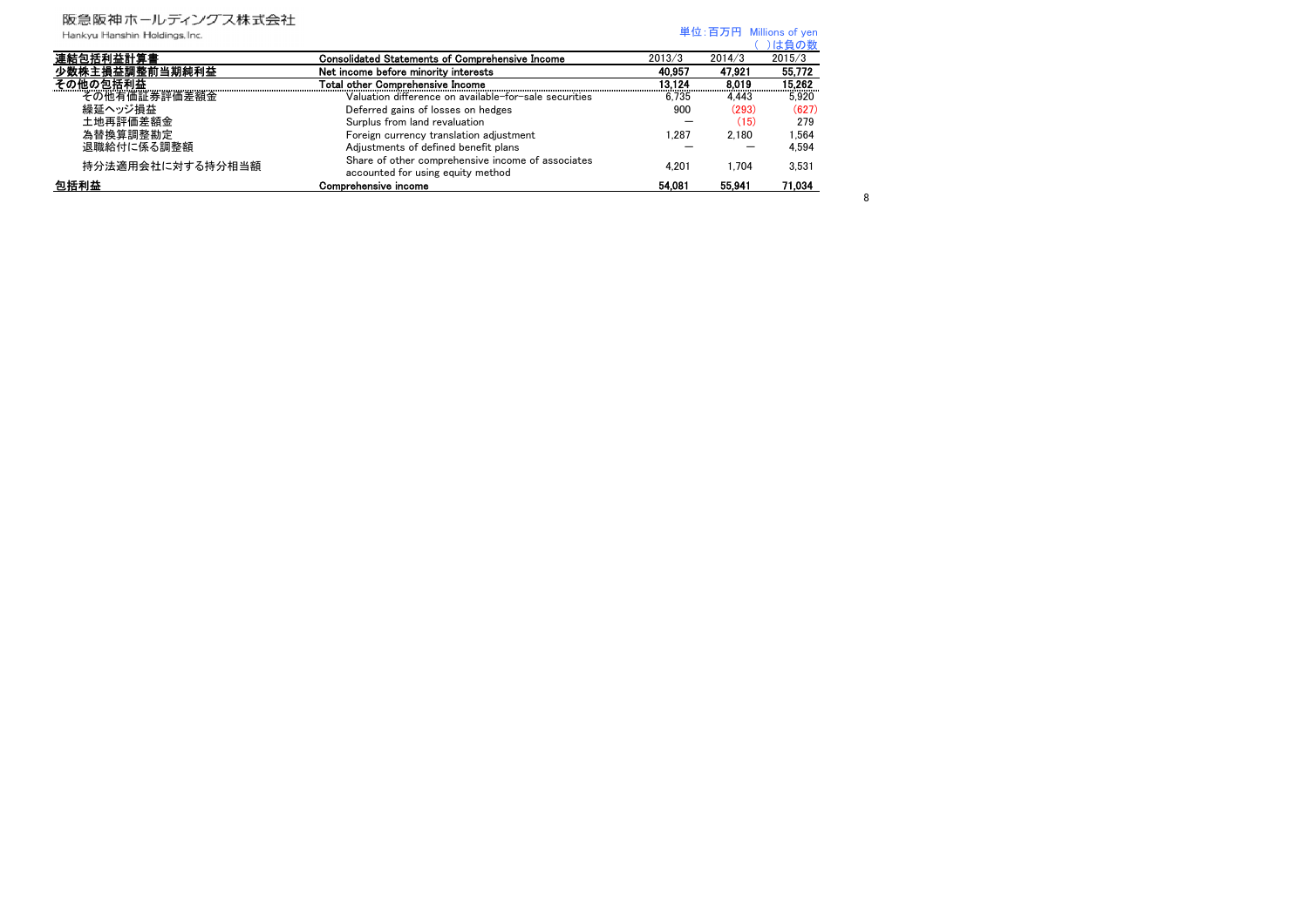Hankyu Hanshin Holdings, Inc.

|                         |                                                             | 阪急阪神ホールディングス (Hankvu Hanshin Holdings.Inc.)<br>飯急ホールディング |                          |                          |                          |                          |                          |                          |                          |                          |                          |
|-------------------------|-------------------------------------------------------------|----------------------------------------------------------|--------------------------|--------------------------|--------------------------|--------------------------|--------------------------|--------------------------|--------------------------|--------------------------|--------------------------|
| 連結キャッシュ・フロー計算書          | <b>Consolidated Statements of Cash Flows</b>                | 2006/3                                                   | 2007/3                   | 2008/3                   | 2009/3                   | 2010/3                   | 2011/3                   | 2012/3                   | 2013/3                   | 2014/3                   | 2015/3                   |
| 営業活動によるキャッシュ・フロー        | Cash flows from operating activities [Net]                  | 80.229                                                   | 78.981                   | 74,902                   | 108.597                  | 146.955                  | 103.252                  | 124.525                  | 127,655                  | 146,991                  | 131.881                  |
| 税金等調整前当期純利益             | Income before income taxes and minority interests           | 43.216                                                   | 65.305                   | 26.098                   | 34.064                   | 33.899                   | 32.760                   | 43.419                   | 62.192                   | 83.542                   | 77.620                   |
| 減価償却費                   | Depreciation and amotisation                                | 29,611                                                   | 43.888                   | 51,577                   | 54.798                   | 60.418                   | 59.669                   | 56.968                   | 54,540                   | 54,474                   | 53.143                   |
| 減損損失                    | Loss on impairment of fixed assets                          | 6.987                                                    | 869                      | 8.796                    | 3.447                    | 4.751                    | 4.261                    | 20.212                   | 5.402                    | 2.297                    | 5,125                    |
| 連結調整勘定償却額               | Amortisation of consolidation difference                    | (2,265)                                                  | $\overline{\phantom{m}}$ |                          |                          | $\overline{\phantom{m}}$ | $\overline{\phantom{0}}$ |                          |                          |                          |                          |
| 固定資産臨時償却費               | Extraordinary depreciation                                  | $\overline{\phantom{m}}$                                 |                          |                          |                          |                          | 3.083                    | $\overline{\phantom{0}}$ |                          |                          |                          |
| のれん償却額                  | Amortisation of goodwill                                    | $\overline{\phantom{m}}$                                 | 2.236                    | 2.896                    | 2.677                    | 2.677                    | 2.684                    | 2.806                    | 2.875                    | 2.916                    | 2,929                    |
| 負ののれん償却額                | Amortisation of negative goodwill                           | $\overline{\phantom{m}}$                                 | (1.516)                  | (1.047)                  | (739)                    | (13)                     | $\overline{\phantom{0}}$ |                          |                          | $\overline{\phantom{0}}$ |                          |
| 持分法による投資利益 (負の数は益)      | Equity in (income) losses of affiliates                     | (4.002)                                                  | (3.674)                  | (3.747)                  | (886)                    | (3.455)                  | (3.309)                  | (10.024)                 | (4.302)                  | (3.798)                  | (4,543)                  |
| 退職給付引当金の増減額 (負の数は減少)    | Increase (decrease) in provision for retirement benefits    | (2.071)                                                  | (2.200)                  | (1.816)                  | (1.184)                  | 1.647                    | 1.021                    | 329                      | (340)                    | $\overline{a}$           |                          |
| 退職給付に係る負債の増減額(負の数は減少)   | Increase (decrease) in net defined benefit liability        | $\equiv$                                                 | $\overline{\phantom{a}}$ | $\equiv$                 |                          |                          |                          |                          |                          | (726)                    | (4, 485)                 |
| 貸倒引当金の増減額 (負の数は減少)      | Increase (decrease) in allowance for doubtful receivables   | 3,071                                                    | (3.992)                  | 728                      | 749                      | 792                      | (1,667)                  | (635)                    | (24)                     | 34                       | (137)                    |
|                         | Increase (decrease) in allowance for loss on withdrawal of  |                                                          |                          |                          |                          |                          |                          |                          |                          |                          |                          |
| 固定資産撤去損失引当金の増減額(負の数は減少) | property and equiptment                                     |                                                          |                          |                          |                          | $\overline{\phantom{0}}$ |                          |                          | 4,391                    | 1.146                    | (383)                    |
| 事業整理損失引当金の増減額 (負の数は減少)  | Increase (decrease) in reserve for restructuring costs      |                                                          |                          |                          |                          |                          | 2.780                    | $\overline{\phantom{0}}$ |                          |                          |                          |
| 投資損失引当金の増減額 (負の数は減少)    | Increase (decrease) in reserve for investment losses        | 4,558                                                    | 4.228                    | (1, 115)                 | $\overline{\phantom{m}}$ |                          | (435)                    | (352)                    | $\overline{\phantom{a}}$ | $\overline{\phantom{a}}$ | $\overline{\phantom{0}}$ |
| 事業整理損失                  | Restructuring costs                                         |                                                          |                          | $\overline{\phantom{m}}$ | 18,431                   | $\overline{\phantom{0}}$ | $\overline{\phantom{a}}$ | $\overline{\phantom{0}}$ | 2,161                    | $\overline{\phantom{a}}$ |                          |
| 受取利息及び受取配当金             | Interest and dividend income                                | (1.017)                                                  | (2.732)                  | (2,278)                  | (2.055)                  | (1.102)                  | (1.174)                  | (1,278)                  | (1, 297)                 | (1,471)                  | (1,523)                  |
| 支払利息                    | Interest expense                                            | 15.070                                                   | 19.725                   | 23.497                   | 23.703                   | 23.627                   | 22.222                   | 20.558                   | 18.646                   | 16.235                   | 14.013                   |
| 固定資産売却益                 | Gain on sale of property and equipment                      | (332)                                                    | (12,592)                 | (10.489)                 |                          |                          |                          |                          |                          |                          |                          |
| 固定資産売却損                 | Loss on sale of property and equipment                      | 1.107                                                    | 866                      | 390                      |                          |                          |                          |                          |                          |                          |                          |
| 固定資産売却損益(純額)<br>(負の数は益) | Loss (gain) on sale of property and equipment-net           |                                                          |                          |                          | (119)                    | (68)                     | 147                      | (567)                    | (594)                    | (8.133)                  | (492)                    |
| 固定資産圧縮損                 | Loss on reduction of property and equipment                 | 240                                                      | 2.262                    | 1.997                    | 6,927                    | 3.044                    | 11,175                   | 10,962                   | 5.717                    | 1,910                    | 4,408                    |
| 固定資産除却損                 | Loss on disposal of property and equipment                  | 1.638                                                    | 2.188                    | 1.719                    | 3.972                    | 6.262                    | 1.232                    | 499                      | 1.730                    | $\overline{\phantom{a}}$ |                          |
| 有価証券売却益                 | Gain on sale of securities                                  | (169)                                                    | (2.661)                  | (1.974)                  |                          |                          |                          |                          |                          |                          |                          |
|                         | Loss (gain) on sale of marketable and investment securities |                                                          |                          |                          |                          |                          |                          |                          |                          |                          |                          |
| 有価証券売却損益(純額)<br>(負の数は益) | $-$ net                                                     |                                                          |                          |                          | (772)                    | (1.278)                  |                          |                          | (1.164)                  | (637)                    | 1.450                    |
| 持分変動差額                  | Gain on change in equity by management integration          |                                                          |                          | (9,956)                  | $\overline{\phantom{m}}$ | $\overline{\phantom{m}}$ |                          |                          |                          | $\overline{\phantom{a}}$ |                          |
| 工事負担金等受入額               | Gain on contributions for construction works                | (1.015)                                                  | (2.311)                  | (806)                    | (7.043)                  | (3.222)                  | (12.089)                 | (10.957)                 | (5.783)                  | (1,885)                  | (4,557)                  |
| 匿名組合投資損益 (負の数は益)        | Loss (gain) on investments in silent partnerships           | (6.221)                                                  | $\overline{\phantom{m}}$ | (16.907)                 | (8.531)                  | (8.241)                  |                          |                          |                          |                          |                          |
|                         | Lump sum amortisation of goodwill equivalent amount under   | $\overline{\phantom{0}}$                                 |                          | $\equiv$                 |                          |                          |                          |                          |                          |                          |                          |
| 持分法のれん相当額一括償却額          | the equity method                                           |                                                          |                          |                          | $\overline{\phantom{a}}$ | 10.264                   |                          |                          |                          |                          |                          |
| 売上債権の増減額 (負の数は増加)       | Decrease (increase) in trade receivables                    | 4.642                                                    | (25.612)                 | (1.730)                  | 22.206                   | 19.750                   | 9.460                    | (5.153)                  | (4.058)                  | (4.200)                  | (216)                    |
| たな卸資産の増減額 (負の数は増加)      | Decrease (increase) in inventories                          | (12,731)                                                 | 849                      | (15.012)                 | 643                      | 9,361                    | (3,242)                  | 15,316                   | 8.516                    | 12.106                   | 8,362                    |
| 分譲土地評価損                 | Loss on revaluation of real estate for sale                 | $\overline{\phantom{m}}$                                 | 2.320                    | 69.133                   | $\overline{\phantom{m}}$ | $\overline{\phantom{0}}$ | $\overline{\phantom{m}}$ | $\overline{\phantom{a}}$ |                          |                          |                          |
| 仕入債務の増減額 (負の数は減少)       | (Increase) decrease in trade payables                       | 8,546                                                    | 17.565                   | (4,611)                  | (7, 423)                 | 2,559                    | (6.511)                  | 3,184                    | 659                      | 877                      | (48)                     |
| その他の負債の増減額 (負の数は減少)     | Increase (decrease) in other liabilities                    |                                                          | $\overline{\phantom{0}}$ | $\overline{\phantom{m}}$ | (11, 376)                | (9.712)                  | (3.522)                  | (4,328)                  | 5.289                    | $\overline{a}$           |                          |
| その他                     | Other                                                       | 1.393                                                    | (4.116)                  | (5.392)                  | 2.527                    | 24.048                   | 9.622                    | 5.418                    | (3.023)                  | 20.078                   | 3.540                    |
| 小計                      | Subtotal                                                    | 90,257                                                   | 102.777                  | 109.948                  | 134.016                  | 176.010                  | 128.170                  | 146.380                  | 151.530                  | 174,766                  | 154,204                  |
| 利息及び配当金の受取額             | Interest and dividends received                             | 8.052                                                    | 3.697                    | 3.141                    | 3.008                    | 2.502                    | 2.578                    | 2.678                    | 2.701                    | 3.036                    | 2.876                    |
| 利息の支払額                  | Interest paid                                               | (13, 884)                                                | (20.160)                 | (23.134)                 | (23.328)                 | (23.512)                 | (22, 446)                | (20.815)                 | (19.028)                 | (16.797)                 | (14.363)                 |
| 法人税等の支払額又は還付額 (負の数は支払)  | Income taxes (paid) refunded                                | (4, 195)                                                 | (7, 332)                 | (15.052)                 | (4,907)                  | (6.496)                  | (5,051)                  | (3,717)                  | (7.548)                  | (14.013)                 | (10, 836)                |
| 特別退職金の支払額               | Extra retirement payment                                    |                                                          |                          |                          | (191)                    | (1.549)                  |                          |                          |                          | $\overline{\phantom{a}}$ |                          |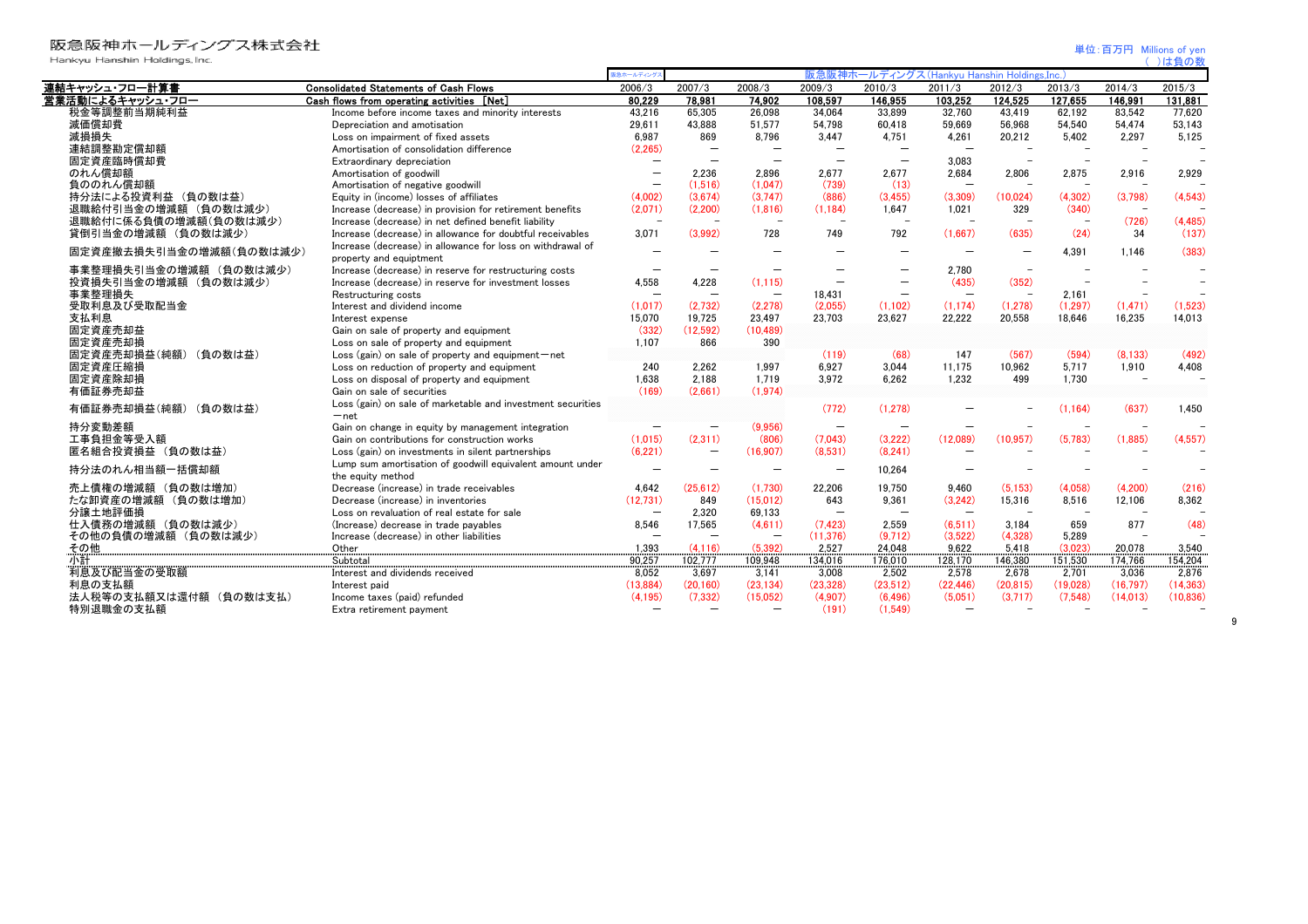|                                |                                                                                                  | 阪急ホールディング                |                          |                          |                          | 阪急阪神ホールディングス(Hankyu Hanshin Holdings,Inc.) |                          |                          |           |           |            |
|--------------------------------|--------------------------------------------------------------------------------------------------|--------------------------|--------------------------|--------------------------|--------------------------|--------------------------------------------|--------------------------|--------------------------|-----------|-----------|------------|
| 連結キャッシュ・フロー計算書                 | <b>Consolidated Statements of Cash Flows</b>                                                     | 2006/3                   | 2007/3                   | 2008/3                   | 2009/3                   | 2010/3                                     | 2011/3                   | 2012/3                   | 2013/3    | 2014/3    | 2015/3     |
| 投資活動によるキャッシュ・フロー               | Cash flows from investing activities [Net]                                                       | (43.199)                 | (199.578)                | (100.058)                | (115.047)                | (132.737)                                  | (62.516)                 | (44.295)                 | (58.923)  | (45.517)  | (52.529)   |
| 固定資産の取得による支出                   | Purchases of property and equipment                                                              | (47.692)                 | (53.355)                 | (133.993)                | (120.346)                | (161.078)                                  | (79.398)                 | (76.901)                 | (83.506)  | (89.845)  | (86.970)   |
| 固定資産の売却による収入                   | Proceeds from sale of property and equipment                                                     | 5.295                    | 46.247                   | 27.848                   | 1.066                    | 2.758                                      | 4.578                    | 6.291                    | 5.600     | 21.619    | 5.588      |
| 投資有価証券の取得による支出                 | Purchases of investment securities                                                               | (9.067)                  | (7.595)                  | (5.674)                  | (8.340)                  | (4.142)                                    | (4.749)                  | (3.185)                  | (2.353)   | (2.438)   | (10.353)   |
| 投資有価証券の売却による収入                 | Proceeds from sale of investment securities                                                      | 9.739                    | 22,554                   | 4.232                    | 1.940                    | 3.628                                      | 331                      | 2.597                    | 4.515     | 1.010     | 19.747     |
| 連結の範囲の変更を伴う子会社株式の取得による         | Purchases of investments in consolidated subsidiaries                                            | $\overline{\phantom{0}}$ | (210.379)                | (528)                    | $\overline{\phantom{m}}$ | 1.813                                      |                          |                          |           |           |            |
| 支出                             | affecting scope of consolidation                                                                 |                          |                          |                          |                          |                                            |                          |                          |           |           |            |
| 連結の範囲の変更を伴う子会社株式の売却による         | Proceeds from sale of investments in consolidated                                                |                          | 562                      | $\overline{\phantom{0}}$ | (1.777)                  |                                            |                          | 602                      |           | 3,285     |            |
| 収入                             | subsidiaries affecting scope of consolidation                                                    |                          |                          |                          |                          |                                            |                          |                          |           |           |            |
| 短期貸付金の純増減額 (負の数は増加)            | Net decrease (increase) in short-term loans receivable                                           | (8.123)                  | (5.351)                  | (7.202)                  | (2.463)                  | 250                                        | 29                       | 184                      | 21        | 2.335     |            |
| 長期貸付けによる支出                     | Long-term loans advanced                                                                         | (1.037)                  | (873)                    | (10.947)                 | (11.900)                 | (748)                                      | (127)                    | (340)                    |           |           |            |
| 長期貸付金の回収による収入                  | Proceeds from collection of long-term loans receivable                                           | 873                      | 6,322                    | 1.008                    | 5.614                    | 363                                        | 81                       | 1,291                    | 389       |           |            |
| 工事負担金等受入による収入                  | Receipt of contributions for construction works                                                  | 2,228                    | 5,541                    | 3.100                    | 12.899                   | 11.865                                     | 17,220                   | 20,530                   | 16,134    | 14,115    | 21,098     |
| 匿名組合出資金の払戻による収入                | Receipt of repayment of investments in silent partnerships                                       |                          |                          | 19,562                   | 9,181                    | 10,541                                     |                          |                          |           |           |            |
| その他                            | Other                                                                                            | 4.584                    | (3.251)                  | 2.536                    | (921)                    | 2.010                                      | (482)                    | 4.634                    | 277       | 4.401     | (1.640)    |
| 財務活動によるキャッシュ・フロー               | Cash flows from financing activities [Net]                                                       | (61.960)                 | 132.289                  | 36.718                   | 7.014                    | (24.200)                                   | (39.544)                 | (79.978)                 | (69.195)  | (105.079) | (81.746)   |
| 短期借入金の純増減額 (負の数は減少)            | Net increase (decrease) in short-term borrowings                                                 | (5.603)                  | 35,361                   | 45.706                   | 12,982                   | (28.685)                                   | (9,016)                  | 4,153                    | (8.924)   | (13.191)  | 2.363      |
| 長期借入れによる収入                     | Proceeds from long-term borrowings                                                               | 139.487                  | 241.462                  | 140.920                  | 118.523                  | 54.100                                     | 76.731                   | 79.960                   | 100.754   | 105.350   | 90.100     |
| 長期借入金の返済による支出                  | Repayment of long-term debt                                                                      | (223, 802)               | (82,991)                 | (117,043)                | (111.979)                | (62,066)                                   | (106, 059)               | (124, 695)               | (137,064) | (184.737) | (153, 170) |
| 社債の発行による収入                     | Proceeds from new bonds issued                                                                   |                          |                          | 39.793                   | 19.909                   | 39.773                                     | 31.795                   | 9.941                    | 19.882    | 9.934     | 9.930      |
| 社債の償還による支出                     | Redemption of bonds                                                                              | (15.160)                 | (49.900)                 | (66,000)                 | (25, 200)                | (20,000)                                   | (25,000)                 | (40,000)                 | (35,010)  | (10,000)  | (20,000)   |
| コマーシャル・ペーパーの純増減額               | Net increase (decrease) in cmmercial paper                                                       | 7.000                    | (7.000)                  |                          | $\overline{\phantom{m}}$ |                                            | $\overline{\phantom{0}}$ | $\overline{\phantom{m}}$ |           |           |            |
| 株式の発行による収入                     | Proceeds from new shares issued                                                                  | 39,432                   | $\overline{\phantom{0}}$ | $\overline{\phantom{m}}$ | $\overline{\phantom{m}}$ | $\overline{\phantom{m}}$                   |                          |                          |           |           |            |
| 配当金の支払額                        | Dividends paid                                                                                   | (2.780)                  | (5,247)                  | (6, 353)                 | (6.339)                  | (6.335)                                    | (6.337)                  | (6, 334)                 | (6, 334)  | (9,500)   | (8, 229)   |
| 少数株主への配当金の支払額                  | Dividends paid to minority shareholders of consolidated                                          | (69)                     | (73)                     | (234)                    | (267)                    | (249)                                      | (319)                    | (314)                    | (344)     | (329)     | (485)      |
|                                | subsidiaries                                                                                     |                          |                          |                          |                          |                                            |                          |                          |           |           |            |
| その他                            | Other                                                                                            | (464)                    | 677                      | (70)                     | (614)                    | (737)                                      | (1.337)                  | (1.689)                  | (2.154)   | (2.606)   | (2, 255)   |
| 現金及び現金同等物に係る換算差額               | Effect of exchange rate changes on cash and cash                                                 | 446                      | 98                       | (159)                    | (2.739)                  | 302                                        | (715)                    | (483)                    | 1.280     | 1.765     | 1.270      |
|                                | equivalents                                                                                      |                          |                          |                          |                          |                                            |                          |                          |           |           |            |
| 現金及び現金同等物の増減額 (負の数は減少)         | Increase (decrease) in cash and cash equivalents                                                 | (24.484)                 | 11,791                   | 11,403                   | (2.174)                  | (9.680)                                    | 474                      | 767                      | 817       | (1,840)   | (1, 125)   |
| 現金及び現金同等物の期首残高                 | Cash and cash equivalents at beginning of year                                                   | 52.370                   | 28.375                   | 40.166                   | 31.166                   | 30.690                                     | 21.440                   | 22.592                   | 23.572    | 25.581    | 24.497     |
| 新規連結子会社の現金及び現金同等物の期首残高         | Cash and cash equivalents of newly consolidated<br>subsidiaries at beginning of year             | 488                      |                          |                          |                          |                                            |                          |                          |           |           |            |
| 新規連結に伴う現金及び現金同等物の増加額           | Increase in cash and cash equivalents from newly<br>consolidated subsidiaries                    |                          |                          | 841                      | 1.692                    | 430                                        | 677                      | 212                      | 1.191     | 755       | 125        |
| 連結除外に伴う現金同等物の減少額               | Decrease in cash and cash equivalents due to exclusion<br>of subsidiaries from consolidation     |                          | -                        | (21, 245)                | $\qquad \qquad$          | -                                          |                          |                          |           |           |            |
| 非連結子会社との合併に伴う現金及び現金同等物の増<br>加額 | Increase in cash and cash equivalents resulting from<br>merger with nonconsolidated subsidiaries |                          |                          |                          | 5                        | —                                          |                          |                          |           |           |            |
| 現金及び現金同等物の期末残高                 | Cash and cash equivalents at end of year                                                         | 28.375                   | 40.166                   | 31.166                   | 30.690                   | 21,440                                     | 22.592                   | 23.572                   | 25.581    | 24.497    | 23.497     |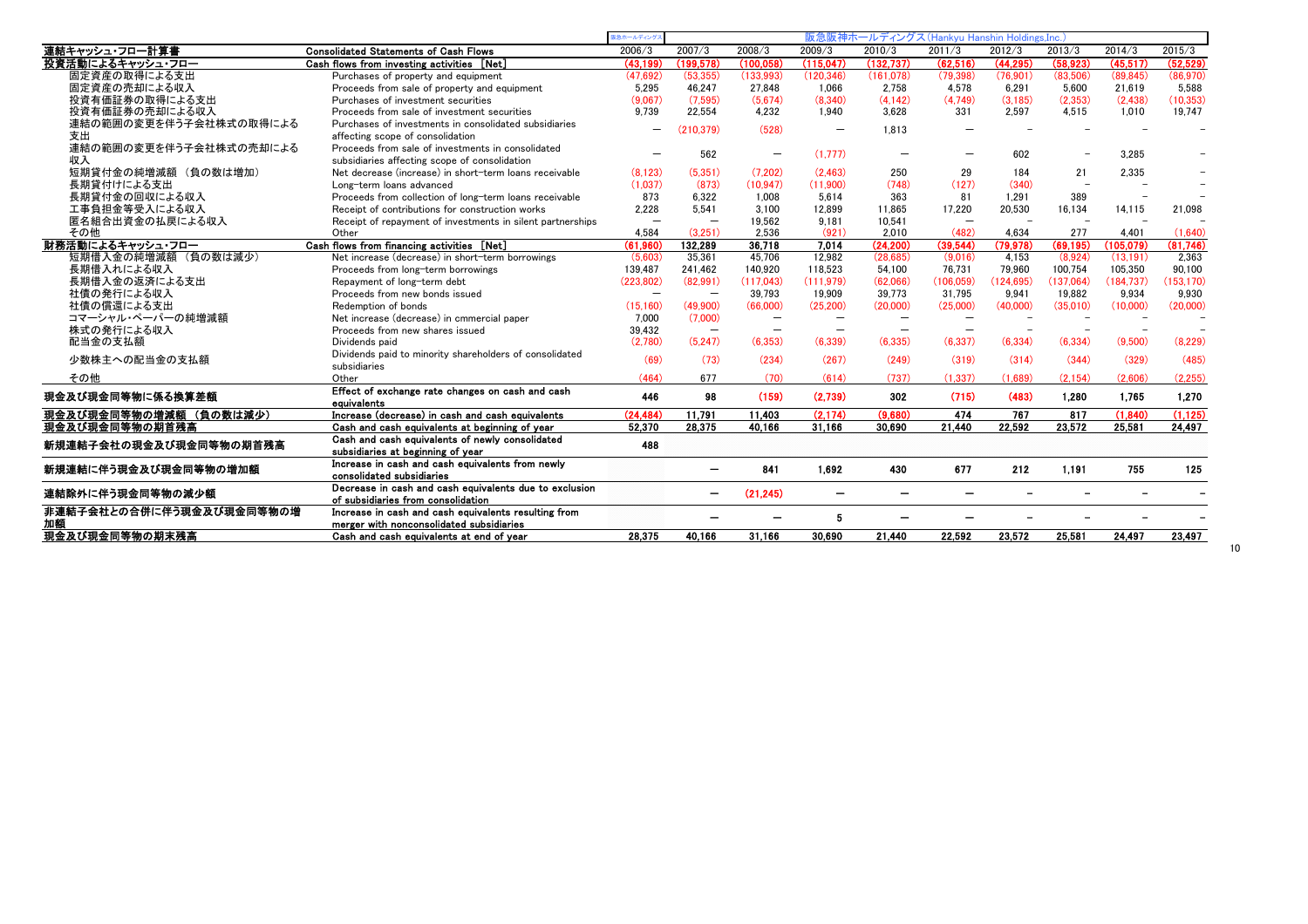#### 阪神電気鉄道 Hanshin Electric Railway

|                            | 単位:百万円 Millions of ven                                                                           | )は負の数    |
|----------------------------|--------------------------------------------------------------------------------------------------|----------|
| 連結キャッシュ・フロー計算書             | <b>Consolidated Statements of Cash Flows</b>                                                     | 2006/3   |
| 営業活動によるキャッシュ・フロー           | Cash flows from operating activities                                                             | 35.489   |
| 投資活動によるキャッシュ・フロー           | Cash flows from investing activities                                                             | (21.533) |
| 財務活動によるキャッシュ・フロー           | Cash flows from financing activities                                                             | (20.514) |
| 現金及び現金同等物に係る換算差額           | Effect of exchange rate changes on cash and cash<br>equivalents                                  | 17       |
| 現金及び現金同等物の増減額              | Increase (decrease) in cash and cash equivalents                                                 | (6.540)  |
| 現金及び現金同等物の期首残高             | Cash and cash equivalents at beginning of year                                                   | 46.869   |
| 新規連結に伴う現金及び現金同等物の増加額       | Increase in cash and cash equivalents from newly<br>consolidated subsidiaries                    |          |
| 非連結子会社との合併に伴う現金及び現金同等物の増加額 | Increase in cash and cash equivalents resulting<br>from merger with nonconsolidated subsidiaries |          |
| 現金及び現金同等物の期末残高             | Cash and cash equivalents at end of year                                                         | 40.329   |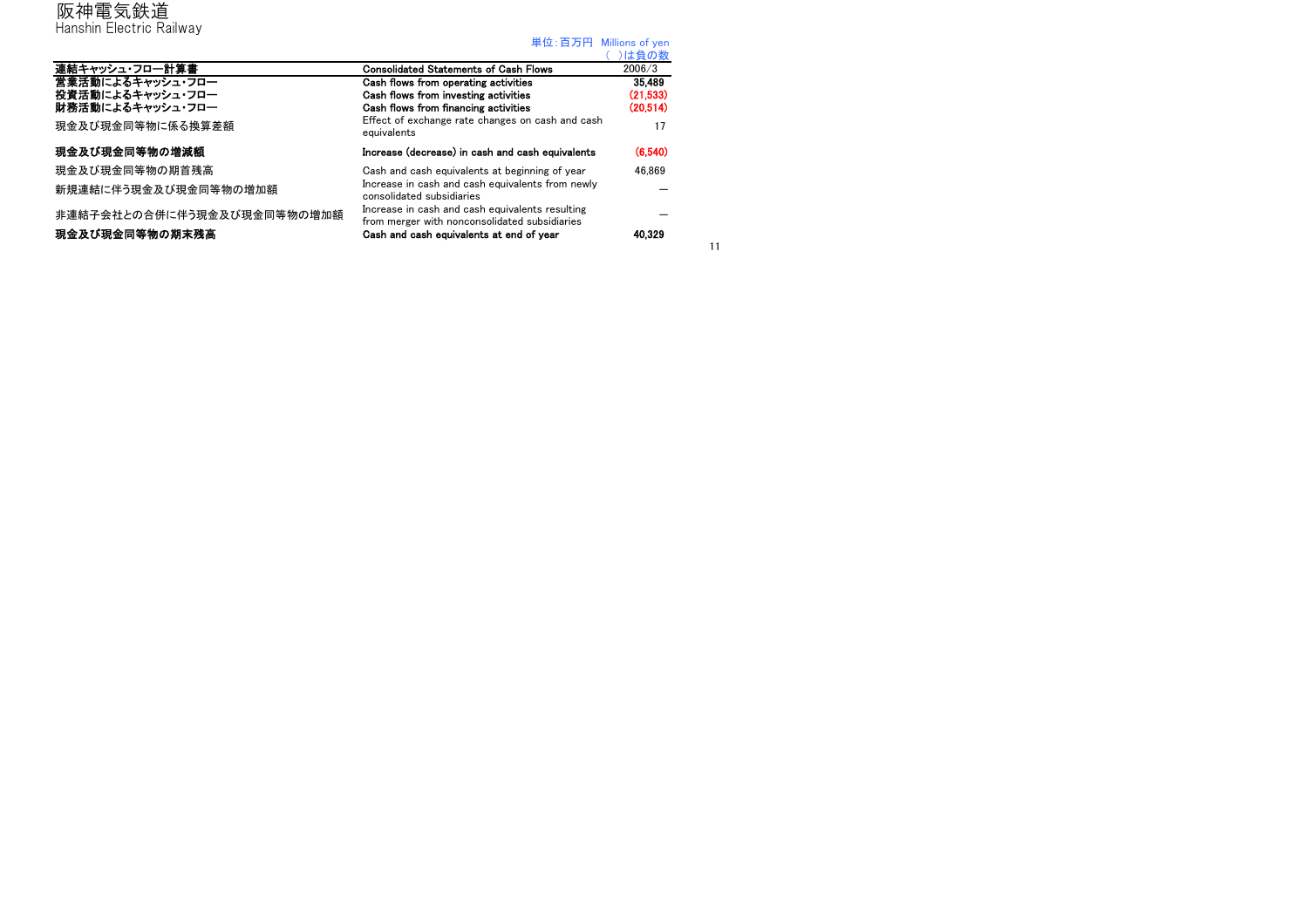|                               |                                                       |                          |                          |                   |                          | Management approach      |                                                                       |                          |                  |                  | Segment changed   |                          |                                  |
|-------------------------------|-------------------------------------------------------|--------------------------|--------------------------|-------------------|--------------------------|--------------------------|-----------------------------------------------------------------------|--------------------------|------------------|------------------|-------------------|--------------------------|----------------------------------|
|                               | 阪急阪神ホールディングス株式会社                                      |                          |                          |                   |                          |                          | Before application After application<br>マネジメントアプロ−チ適用前!マネジメントアプロ−チ適用後 |                          |                  | Old<br>旧区分       | New<br>新区分        |                          | 単位:百万円 Millions of yen<br>()は負の数 |
| Hankyu Hanshin Holdings, Inc. |                                                       | 阪急ホールディング                |                          |                   |                          | 阪急                       | 阪神ホールディングス(Hankyu Hanshin Holdings,Inc.)                              |                          |                  |                  |                   |                          |                                  |
| セグメント情報(連結)                   | Segment Information (Consolidated)                    | 2006/3                   | 2007/3                   | 2008/3            | 2009/3                   | 2010/3                   | 2010/3                                                                | 2011/3                   | 2012/3           | 2013/3           | 2013/3            | 2014/3                   | 2015/3                           |
| 営業収益                          | <b>Revenues from Operations</b>                       | 486,154                  | 743.376                  | 752.300           | 683.715                  | 653.287                  | 653.287                                                               | 638.770                  | 649.703          | 682.439          | 682,439           | 679.157                  | 685,906                          |
| 都市交通事業                        | Urban Transportation                                  | 154,008                  | 181,854                  | 194,902           | 195,244                  | 195,114                  | 191,872                                                               | 192,947                  | 192,718          | 193,631          | 249,342           | 234,555                  | 233,419                          |
| 不動産事業                         | <b>Real Estate</b>                                    | 111,802                  | 176,337                  | 179,689           | 171,685                  | 169,205                  | 168,451                                                               | 152,730                  | 176,114          | 196,711          | 198,343           | 208,610                  | 206,444                          |
| エンタテインメント・コミュニケーション事業         | Entertainment and Communications                      | 40,088                   | 75,732                   | 95,328            | 100,561                  | 103,667                  | 107,852                                                               | 103,407                  | 102,313          | 108,608          | 102,695           | 110,350                  | 112,632                          |
| 旅行・国際輸送事業                     | Travel and International Transportation               | 67,285                   | 88,256                   | 94.437            | 65.805                   | 62,854                   | 62,854                                                                | 67,710                   | 67,571           | 70,840           |                   |                          |                                  |
| 旅行事業                          | Travel                                                |                          |                          |                   |                          |                          |                                                                       |                          |                  |                  | 34.086            | 33,006                   | 31,965                           |
| 国際輸送事業                        | International Transportation                          |                          |                          |                   |                          |                          |                                                                       |                          |                  |                  | 36,745            | 37,696                   | 39,419                           |
| ホテル事業                         | Hotels                                                | 53,861                   | 65,430                   | 69,239            | 66,457                   | 60,977                   | 60,977                                                                | 65,220                   | 64,090           | 64,697           | 64,697            | 63,695                   | 63,031                           |
| 流通事業<br>その他の事業                | Retailing<br>Other                                    | 61,960<br>21,743         | 155,902<br>44,079        | 120,751<br>44,818 | 67,581<br>60,534         | 62,788<br>39,591         | 62,874<br>39,594                                                      | 54,008<br>43,910         | 53,853<br>31,334 | 53,253<br>36,045 | 36,045            | 34,713                   | 41,678                           |
| 調整額                           | Eliminations or Corporate                             | (24.596)                 | (44.216)                 | (46.867)          | (44.155)                 | (40.911)                 | (41.189)                                                              | (41.164)                 | (38.293)         | (41.348)         | (39.516)          | (43.469)                 | (42.684)                         |
| 営業利益又は営業損失                    | Operating income (losses)                             | 64.841                   | 87.003                   | 90.724            | 77,823                   | 70.126                   | 70.126                                                                | 64.743                   | 73,809           | 87.921           | 87.921            | 91.828                   | 94.026                           |
| 都市交通事業                        | Urban Transportation                                  | 30,598                   | 33,194                   | 33,155            | 32,490                   | 31,552                   | 31,008                                                                | 29,378                   | 32,342           | 34,711           | 37,208            | 38,494                   | 38,553                           |
| 不動産事業                         | <b>Real Estate</b>                                    | 21,604                   | 36,276                   | 39,517            | 32,815                   | 29,629                   | 30,938                                                                | 23,996                   | 29,133           | 36,994           | 37,278            | 38,008                   | 37,173                           |
| エンタテインメント・コミュニケーション事業         | <b>Entertainment and Communications</b>               | 4,134                    | 5,237                    | 8,548             | 8,384                    | 9,292                    | 11,068                                                                | 9,994                    | 10,141           | 12,584           | 11,238            | 14,172                   | 14,993                           |
| 旅行・国際輸送事業                     | Travel and International Transportation               | 2.467                    | 4.249                    | 3,207             | 1.451                    | 276                      | 340                                                                   | 2.952                    | 3.171            | 4,441            |                   |                          |                                  |
| 旅行事業                          | Travel                                                |                          |                          |                   |                          |                          |                                                                       |                          |                  |                  | 2,451             | 1,224                    | 1,227                            |
| 国際輸送事業                        | International Transportation                          |                          |                          |                   |                          |                          |                                                                       |                          |                  |                  | 1,809             | 2,051                    | 3,053                            |
| ホテル事業                         | Hotels                                                | 440                      | 1,336                    | 1,349             | 341                      | (1,705)                  | (1,674)                                                               | (639)                    | (269)            | 525              | 525               | 809                      | 1,216                            |
| 流通事業                          | Retailing                                             | 2,440                    | 4,664                    | 2,717             | 696                      | (297)                    | 351                                                                   | 713                      | 1,333            | 1,387            |                   |                          |                                  |
| その他の事業                        | Other                                                 | 490                      | (17)                     | 900               | 568                      | 516                      | 538                                                                   | 450                      | 761              | 307              | 307               | 849                      | 1,032                            |
| 調整額                           | Eliminations or Corporate                             | 2,665                    | 2,060                    | 1,329             | 1,075                    | 863                      | (2.445)                                                               | (2.103)                  | (2.804)          | (3.031)          | (2.898)           | (3.781)                  | (3,223)                          |
| 資産                            | Assets                                                | 1,609,116                | 2,366,694                | 2,348,476         | 2,307,332                | 2,337,331                | 2,337,331                                                             | 2,314.669                | 2,274,380        | 2,281,007        | 2,281,007         | 2,286,928                | 2,279,638                        |
| 都市交通事業                        | Urban Transportation                                  | 584,178                  | 738,803                  | 760,391           | 787,773                  | 806,499                  | 745,660                                                               | 742,889                  | 738,681          | 741,225          | 760,596           | 764,053                  | 778,565                          |
| 不動産事業                         | <b>Real Estate</b>                                    | 606,048                  | 1,008,764                | 1,015,779         | 1,041,786                | 1,071,745                | 1,038,002                                                             | 1,045,557                | 1,008,850        | 1,016,188        | 1,016,188         | 1,009,407                | 993,303                          |
| エンタテインメント・コミュニケーション事業         | <b>Entertainment and Communications</b>               | 62,274                   | 130,110                  | 133,715           | 149,247                  | 148,055                  | 141,594                                                               | 140,730                  | 140,578          | 143,933          | 141,616           | 142,827                  | 143,239                          |
| 旅行·国際輸送事業                     | Travel and International Transportation               | 86,294                   | 116,942                  | 128,749           | 93,622                   | 96,006                   | 94,785                                                                | 80,808                   | 100,497          | 112,136          |                   |                          |                                  |
| 旅行事業                          | Travel                                                |                          |                          |                   |                          |                          |                                                                       |                          |                  |                  | 71,804            | 74,473                   | 68,037                           |
| 国際輸送事業                        | International Transportation                          |                          |                          |                   |                          |                          |                                                                       |                          |                  |                  | 32,672            | 39.786                   | 45,828                           |
| ホテル事業                         | Hotels                                                | 71,358                   | 81,355                   | 82,810            | 79,478                   | 95,611                   | 94,883                                                                | 92,469                   | 88,144           | 87,232           | 87,232            | 85,730                   | 82,199                           |
| 流通事業                          | Retailing                                             | 17,036                   | 91,613                   | 22,501            | 24,277                   | 24,294                   | 22,216                                                                | 18,563                   | 17,870           | 17,478           |                   |                          |                                  |
| その他の事業                        | Other                                                 | 168,976                  | 180,307                  | 232,469           | 185,455                  | 166,310                  | 49,856                                                                | 48,815                   | 37,866           | 45,532           | 45,532            | 46,094                   | 43,769                           |
| 調整額                           | Eliminations or Corporate                             | 12,949                   | 18,796                   | (27.941)          | (54.309)                 | (71.192)                 | 150,333<br>60.418                                                     | 144,835                  | 141.890          | 117,280          | 125,365<br>54.540 | 124,554                  | 124,694                          |
| 減価償却費<br>都市交通事業               | Depreciation and amortisation<br>Urban Transportation | 29,611<br>17,445         | 43,888<br>22,070         | 51.577<br>26,801  | 54.798<br>28,340         | 60.418<br>30,953         | 30,506                                                                | 59.669<br>29,110         | 56,968<br>28,018 | 54.540<br>26,167 | 26,948            | 54,474<br>25,951         | 53.143<br>25,433                 |
| 不動産事業                         | <b>Real Estate</b>                                    | 6,387                    | 11,875                   | 13,289            | 14,978                   | 16,645                   | 16,812                                                                | 17,610                   | 16,768           | 16,406           | 16,424            | 18,017                   | 17,218                           |
| エンタテインメント・コミュニケーション事業         | Entertainment and Communications                      | 1,386                    | 3,802                    | 4,869             | 5,549                    | 7,083                    | 7,228                                                                 | 7,222                    | 7,524            | 7,685            | 7,607             | 7,059                    | 7,010                            |
| 旅行・国際輸送事業                     | Travel and International Transportation               | 936                      | 1,567                    | 1,772             | 1,212                    | 1,359                    | 1,359                                                                 | 1,398                    | 1,477            | 1,506            |                   |                          |                                  |
| 旅行事業                          | Travel                                                |                          |                          |                   |                          |                          |                                                                       |                          |                  |                  | 624               | 806                      | 809                              |
| 国際輸送事業                        | International Transportation                          |                          |                          |                   |                          |                          |                                                                       |                          |                  |                  | 673               | 703                      | 738                              |
| ホテル事業                         | Hotels                                                | 1,944                    | 2,361                    | 3,129             | 3,109                    | 3,067                    | 3,067                                                                 | 3,061                    | 2,526            | 2,194            | 2,194             | 2,089                    | 2,035                            |
| 流通事業                          | Retailing                                             | 907                      | 1,940                    | 1,593             | 1,018                    | 1,106                    | 1,152                                                                 | 917                      | 821              | 765              |                   |                          |                                  |
| その他の事業                        | Other                                                 | 741                      | 646                      | 659               | 1,130                    | 822                      | 822                                                                   | 867                      | 362              | 362              | 362               | 349                      | 479                              |
| 調整額                           | Eliminations or Corporate                             | (137)                    | (377)                    | (537)             | (539)                    | (618)                    | (530)                                                                 | (520)                    | (530)            | (548)            | (296)             | (503)                    | (582)                            |
| 減損損失                          | Loss on impairment of fixed assets                    | 6,987                    | 869<br>9                 | 8.796             | 3.447                    | 4,751                    |                                                                       | 4.261                    | 20,212           | 5.402            | 5.402             | 2.297                    | 5,125                            |
| 都市交通事業<br>不動産事業               | Urban Transportation<br><b>Real Estate</b>            | 1,407<br>1,938           | 456                      | 141               | 5<br>2,087               | 20<br>4,418              |                                                                       | 13<br>2,699              | 12<br>17,139     | 686<br>1,711     | 704<br>1,711      | 69<br>547                | 54<br>291                        |
| エンタテインメント・コミュニケーション事業         | <b>Entertainment and Communications</b>               | $\overline{\phantom{0}}$ | $\overline{\phantom{0}}$ | 359               | $\overline{\phantom{0}}$ |                          |                                                                       | $\overline{\phantom{0}}$ | 762              | 1,135            | 1,135             | 1,214                    | 46                               |
| 旅行·国際輸送事業                     | Travel and International Transportation               |                          |                          |                   | 57                       | $\overline{\phantom{a}}$ |                                                                       | 36                       | 54               | 1,147            |                   |                          |                                  |
| 旅行事業                          | Travel                                                |                          |                          |                   |                          |                          |                                                                       |                          |                  |                  |                   |                          |                                  |
| 国際輸送事業                        | International Transportation                          |                          |                          |                   |                          |                          |                                                                       |                          |                  |                  |                   | $\overline{\phantom{m}}$ | 551                              |
| ホテル事業                         | Hotels                                                | 1,744                    | 25                       |                   | 1,200                    |                          |                                                                       | 697                      | 349              | 404              | 404               | 434                      | 4,055                            |
| 流通事業                          | Retailing                                             |                          | 91                       | 8,294             | 98                       | 312                      |                                                                       | 508                      | 84               | 18               |                   |                          |                                  |
| その他の事業                        | Other                                                 | 1.897                    | 94                       |                   |                          |                          |                                                                       | 117                      |                  | 11               | -11               |                          |                                  |
| 調整額                           | <b>Eliminations or Corporate</b>                      |                          | 191                      | $\equiv$          | $\overline{\phantom{0}}$ |                          |                                                                       | 189                      | 1,810            | 286              | 1,433             | 30                       | 125                              |
| 有形固定資産及び無形固定資産<br>の増加額(資本的支出) | Capital expendeitures                                 | 50,437                   | 51,853                   | 133,493           | 108,871                  | 130,012                  | 130,012                                                               | 68,431                   | 55,267           | 59,512           | 59,512            | 80,722                   | 68,115                           |
| 都市交通事業                        | Urban Transportation                                  | 14,070                   | 28,539                   | 22,580            | 29,813                   | 28,322                   | 27,743                                                                | 28,823                   | 20,333           | 25,441           | 26,199            | 27,522                   | 32,072                           |
| 不動産事業                         | <b>Real Estate</b>                                    | 13,573                   | 9,899                    | 82,984            | 57,979                   | 69,957                   | 69,720                                                                | 28,126                   | 27,363           | 25,235           | 25,325            | 43,451                   | 25,828                           |
| エンタテインメント・コミュニケーション事業         | <b>Entertainment and Communications</b>               | 653                      | 5,000                    | 9,698             | 15,060                   | 6,430                    | 6,330                                                                 | 5,110                    | 4,434            | 4,265            | 4,124             | 5,561                    | 6,092                            |
| 旅行·国際輸送事業                     | Travel and International Transportation               | 1,236                    | 1,778                    | 1,851             | 1,521                    | 1,523                    | 1,523                                                                 | 3,139                    | 995              | 1,663            |                   |                          |                                  |
| 旅行事業                          | Travel                                                |                          |                          |                   |                          |                          |                                                                       |                          |                  |                  | 1,075             | 1,178                    | 660                              |
| 国際輸送事業                        | International Transportation                          |                          |                          |                   |                          |                          |                                                                       |                          |                  |                  | 533               | 578                      | 476                              |
| ホテル事業                         | Hotels                                                | 19,843                   | 5,381                    | 14,844            | 1,964                    | 22,257                   | 22,257                                                                | 1,069                    | 1,305            | 1,931            | 1,931             | 1,817                    | 1,497                            |
| 流通事業                          | Retailing                                             | 1,022                    | 2,401                    | 1,686             | 2,289                    | 1,870                    | 1,867                                                                 | 793                      | 724              | 702              |                   |                          |                                  |
| その他の事業                        | Other                                                 | 313                      | 306                      | 757               | 1,005                    | 533                      | 614                                                                   | 902                      | 324              | 401              | 401               | 510                      | 960                              |
| 調整額                           | Eliminations or Corporate                             | (277)                    | (1, 454)                 | (910)             | (762)                    | (883)                    | (46)                                                                  | 464                      | (213)            | (129)            | (79)              | 103                      | 527                              |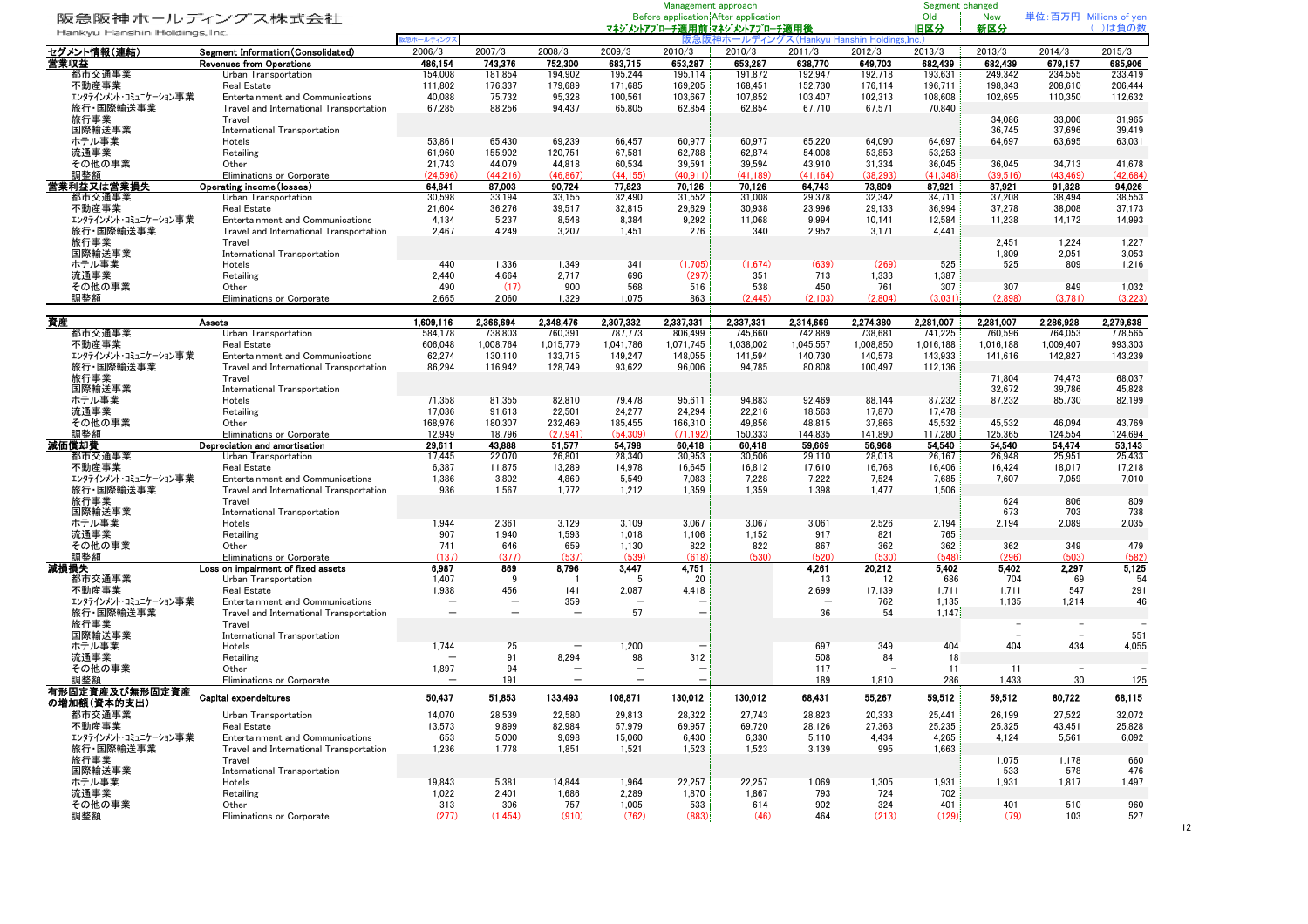単位:百万円 Millions of yen ( )は負の数

Hankyu Hanshin Holdings, Inc.

|             |                                    |        | マネジメソトアプローチ適用後                 |        |
|-------------|------------------------------------|--------|--------------------------------|--------|
|             |                                    |        | (Management approach applies)  |        |
| 【旧区分】       |                                    |        | 阪急阪神ホールディングス                   |        |
|             |                                    |        | (Hankyu Hanshin Holdings.Inc.) |        |
| セグメント情報(連結) | Segment Information (Consolidated) | 2011/3 | 2012/3                         | 2013/3 |

| 営業収益                  | Revenues from Operations                | 638,770  | 649.703  | 682,439   |
|-----------------------|-----------------------------------------|----------|----------|-----------|
| 都市交通事業                | Urban Transportation                    | 192.947  | 192.718  | 193.631   |
| 不動産事業                 | <b>Real Estate</b>                      | 152.730  | 176.114  | 196.711   |
| エンタテインメント・コミュニケーション事業 | Entertainment and Communications        | 103.407  | 102.313  | 108.608   |
| 旅行·国際輸送事業             | Travel and International Transportation | 67.710   | 67.571   | 70.840    |
| ホテル事業                 | Hotels                                  | 65.220   | 64.090   | 64.697    |
| 流通事業                  | Retailing                               | 54.008   | 53.853   | 53.253    |
| その他の事業                | Other                                   | 43.910   | 31.334   | 36.054    |
| 調整額                   | <b>Eliminations or Corporate</b>        | (41.164) | (38.293) | (41, 348) |
| 営業利益又は営業損失            | Operating income (losses)               | 64.743   | 73.809   | 87.921    |
| 都市交通事業                | Urban Transportation                    | 29.378   | 32.342   | 34.711    |
| 不動産事業                 | Real Estate                             | 23.996   | 29.133   | 36.994    |
| エンタテインメント・コミュニケーション事業 | Entertainment and Communications        | 9.994    | 10.141   | 12.584    |
| 旅行•国際輸送事業             | Travel and International Transportation | 2.952    | 3.171    | 4.441     |
| ホテル事業                 | Hotels                                  | (639)    | (269)    | 525       |
| 流通事業                  | Retailing                               | 713      | 1.333    | .387      |
| その他の事業                | Other                                   | 450      | 761      | 307       |
| 調整額                   | <b>Eliminations or Corporate</b>        | (2.103)  | (2.804)  | (3.031)   |



| 換えにより  |  |
|--------|--|
| 「メント変更 |  |

|                       |                                         |        |              |                                    |                                | 単位:百万円   | Millions of yen<br>)は負の数 |
|-----------------------|-----------------------------------------|--------|--------------|------------------------------------|--------------------------------|----------|--------------------------|
|                       |                                         |        | マジメントア<br>19 | -チ適用後(Management approach applies) |                                |          |                          |
| 【新区分】                 |                                         |        |              |                                    | (Hankyu Hanshin Holdings,Inc.) |          |                          |
| セグメント情報(連結)           | Segment Information (Consolidated)      | 2011/3 | 2012/3       | 2013/3                             | 2014/3                         | 2015/3   | 2016/3                   |
|                       |                                         |        |              |                                    |                                |          | 予想                       |
|                       |                                         |        |              |                                    |                                |          | (Estimate)               |
| 営業収益                  | <b>Revenues from Operations</b>         |        |              | 682.439                            | 679.157                        | 685.906  | 700,000                  |
| 都市交通事業                | Urban Transportation                    |        |              | 249.342                            | 234,555                        | 233.419  | 238,300                  |
| 不動産事業                 | <b>Real Estate</b>                      |        |              | 198.343                            | 208.610                        | 206.444  | 225.800                  |
| エンタテインメント・コミュニケーション事業 | <b>Entertainment and Communications</b> |        |              | 102.695                            | 110,350                        | 112,632  | 106.000                  |
| 旅行事業                  | Travel                                  |        |              | 34.086                             | 33,006                         | 31.965   | 32.300                   |
| 国際輸送事業                | International Transportation            |        |              | 36,745                             | 37,696                         | 39,419   | 39,300                   |
| ホテル事業                 | Hotels                                  |        |              | 64.697                             | 63.695                         | 63.031   | 64.900                   |
| その他の事業                | Other                                   |        |              | 36.045                             | 34.713                         | 41.678   |                          |
| 調整額                   | Eliminations or Corporate               |        |              | (39.516)                           | (43.469)                       | (42.684) |                          |
| 営業利益又は営業損失            | Operating income (losses)               |        |              | 87.921                             | 91.828                         | 94.026   | 92,000                   |
| 都市交通事業                | Urban Transportation                    |        |              | 37.208                             | 38.494                         | 38.553   | 34.700                   |
| 不動産事業                 | <b>Real Estate</b>                      |        |              | 37.278                             | 38.008                         | 37.173   | 43,800                   |
| エンタテインメント・コミュニケーション事業 | Entertainment and Communications        |        |              | 11.238                             | 14.172                         | 14.993   | 11,500                   |
| 旅行事業                  | Travel                                  |        |              | 2.451                              | 1.224                          | 1.227    | 1.500                    |
| 国際輸送事業                | International Transportation            |        |              | 1,809                              | 2,051                          | 3,053    | 2,400                    |
| ホテル事業                 | Hotels                                  |        |              | 525                                | 809                            | 1,216    | 1.400                    |
| その他の事業                | Other                                   |        |              | 307                                | 849                            | 1,032    |                          |
| 調整額                   | Eliminations or Corporate               |        |              | (2.898)                            | (3,781)                        | (3.223)  |                          |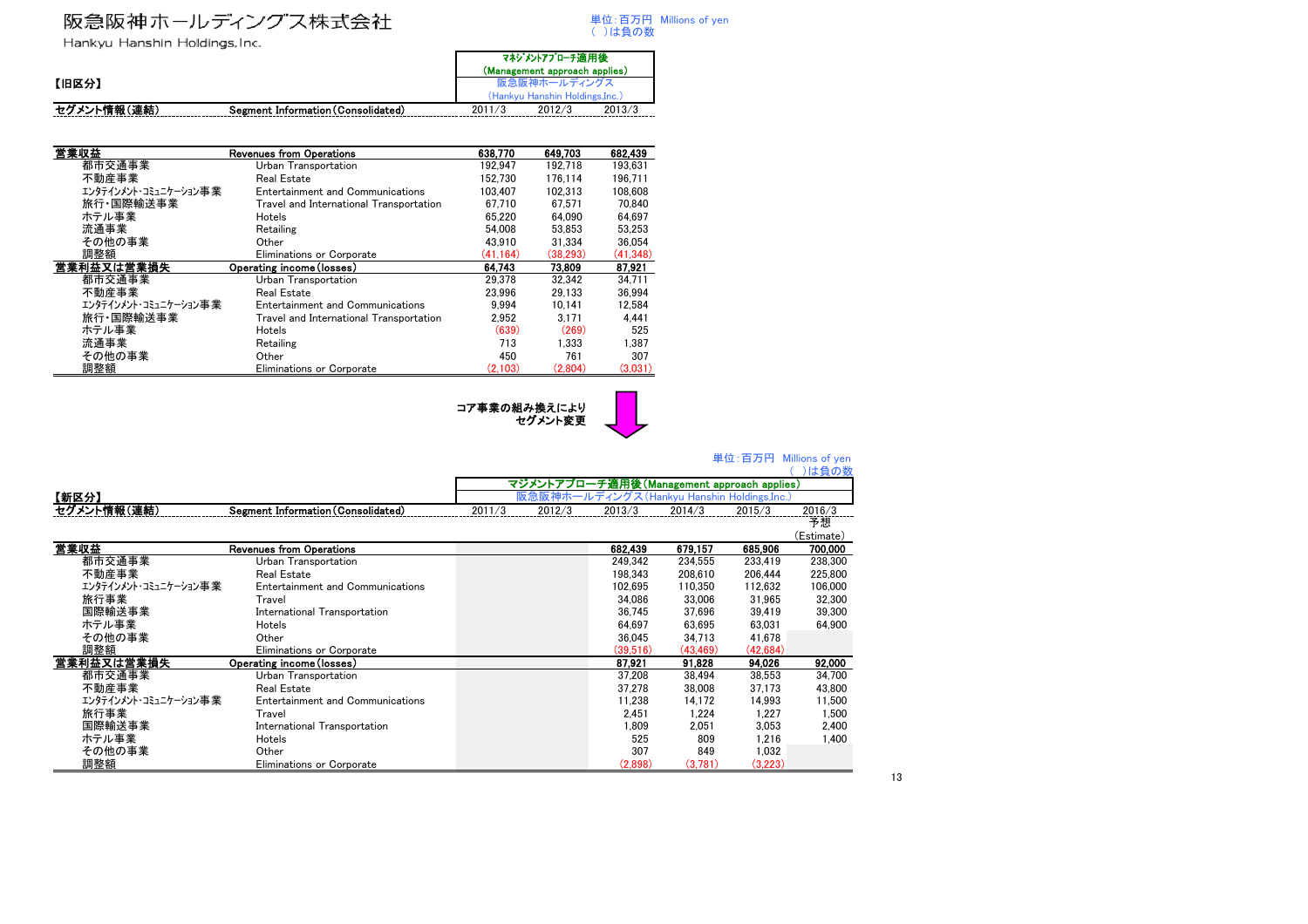### 阪神電気鉄道

Hanshin Electric Railway

| $11$ anonin Livvuto Tainvay |                                    | 単位:百万円 Millions of yen |
|-----------------------------|------------------------------------|------------------------|
| セグメント情報(連結)                 | Segment Information (Consolidated) | ()は負の数<br>2006/3       |
| 営業収益                        | <b>Revenues from Operations</b>    | 313.242                |
| 運輸業                         | Transportation                     | 60,794                 |
| 不動産業                        | <b>Real Estate</b>                 | 42,925                 |
| レジャー・サービス業                  | Leisure and Service                | 50,163                 |
| 流通業                         | Retailing                          | 125,138                |
| 建設業                         | Construction                       | 29.590                 |
| その他の事業                      | Other                              | 33,094                 |
| 消去又は全社                      | <b>Eliminations or Corporate</b>   | (28.464)               |
| 営業費                         | Costs of revenues from operations  | 287,953                |
| 運輸業                         | Transportation                     | 56.253                 |
| 不動産業                        | <b>Real Estate</b>                 | 33.153                 |
| レジャー・サービス業                  | Leisure and Service                | 44,029                 |
| 流通業                         | Retailing                          | 121,726                |
| 建設業                         | Construction                       | 30,124                 |
| その他の事業                      | Other                              | 31,466                 |
| 消去又は全社                      | Eliminations or Corporate          | (28, 799)              |
| 営業利益                        | Operating income (losses)          | 25,288                 |
| 運輸業                         | Transportation                     | 4.541                  |
| 不動産業                        | <b>Real Estate</b>                 | 9.771                  |
| レジャー・サービス業                  | Leisure and Service                | 6.134                  |
| 流通業                         | Retailing                          | 3.412                  |
| 建設業                         | Construction                       | (533)                  |
| その他の事業                      | Other                              | 1,627                  |
| 消去又は全社                      | <b>Eliminations or Corporate</b>   | 334                    |
|                             |                                    |                        |
| 資産                          | Assets                             | 532,700                |
| 運輸業                         | Transportation                     | 111.888                |
| 不動産業                        | <b>Real Estate</b>                 | 208,338                |
| レジャー・サービス業                  | Leisure and Service                | 28,701                 |
| 流通業                         | Retailing                          | 65,077                 |
| 建設業                         | Construction                       | 29.627                 |
| その他の事業                      | Other                              | 30,448                 |
| 消去又は全社                      | <b>Eliminations or Corporate</b>   | 58.618                 |
| 減価償却費                       | Depreciation and amortisation      | 17.827                 |
| 運輸業                         | Transportation                     | 5.259                  |
| 不動産業                        | <b>Real Estate</b>                 | 7,810                  |
| レジャー・サービス業                  | Leisure and Service                | 1,908                  |
| 流通業                         | Retailing                          | 1,330                  |
| 建設業                         | Construction                       | 224                    |
| その他の事業                      | Other                              | 1,637                  |
| 消去又は全社                      | Eliminations or Corporate          | (343)                  |
| 資本的支出                       | Loss on impairment of fixed assets | 10.900                 |
| 運輸業                         | Transportation                     | 5.544                  |
| 不動産業                        | <b>Real Estate</b>                 | 2.123                  |
| レジャー・サービス業                  | Leisure and Service                | 624                    |
| 流通業                         | Retailing                          | 1,684                  |
| 建設業                         | Construction                       | 125                    |
| その他の事業                      | Other                              | 1.511                  |
| 消去又は全社                      | <b>Eliminations or Corporate</b>   | (713)                  |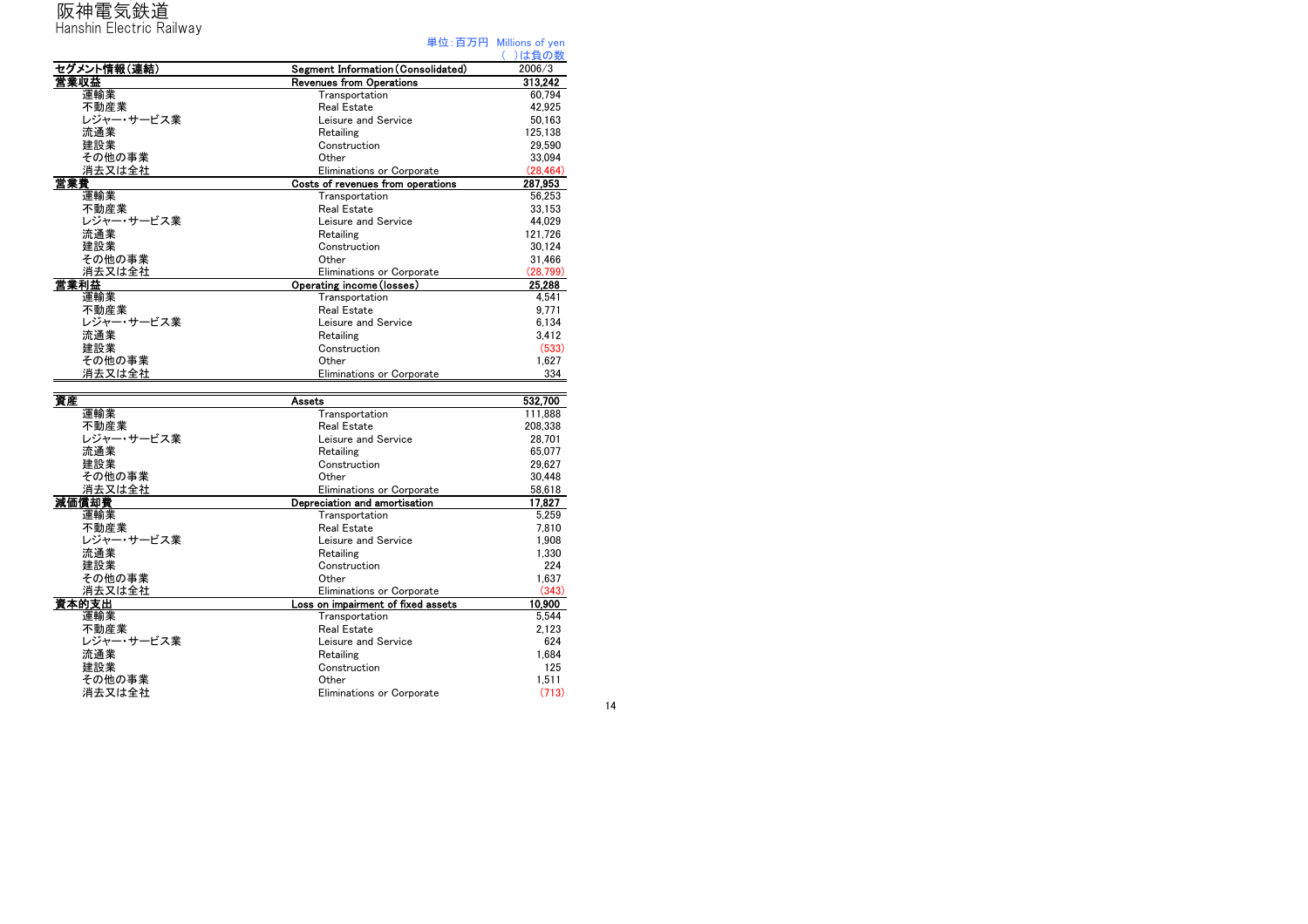

単位:百万円 Millions of yen 阪急ホールディングス2006/3 2007/3 2008/3 2009/3 2010/3 2011/3 2012/3 2013/3 2014/3 2015/3 有利子負債 Interest-bearing debt 889,615 1,209,381 1,271,100 1,275,620 1,282,583 1,251,665 1,183,647 1,126,633 1,032,307 955,828 EBITDA<br>有利子負債/EBITDA倍率(倍) EBITDA 94,500 146,500 145,200 135,300 133,200 127,100 133,500 145,100 149,200 150,100 有利子負債/EBITDA倍率(倍) Interest-bearing debt/EBITDA(times) 9.4 8.3 8.8 9.4 9.6 9.8 8.9 7.8 6.9 6.4 阪急阪神ホールディングス(Hankyu Hanshin Holdings,Inc.)

> \* EBITDA=営業利益+減価償却費+阪急・阪神の経営統合に伴うのれん償却額。2007年3月期の数値は、経営統合が期首に行われたものと仮定して算出しています(億円未満を四捨五入)。 EBITDA=operating income+depreciation expenses+amortisation of goodwill attendant on the manegement integration of Hankyu and Hanshin.

EBITDA figures in 2007/3 were calcuated assuming the management integration had entered effect from the beginning of the term (figures are rounded to the nearest ¥100 million).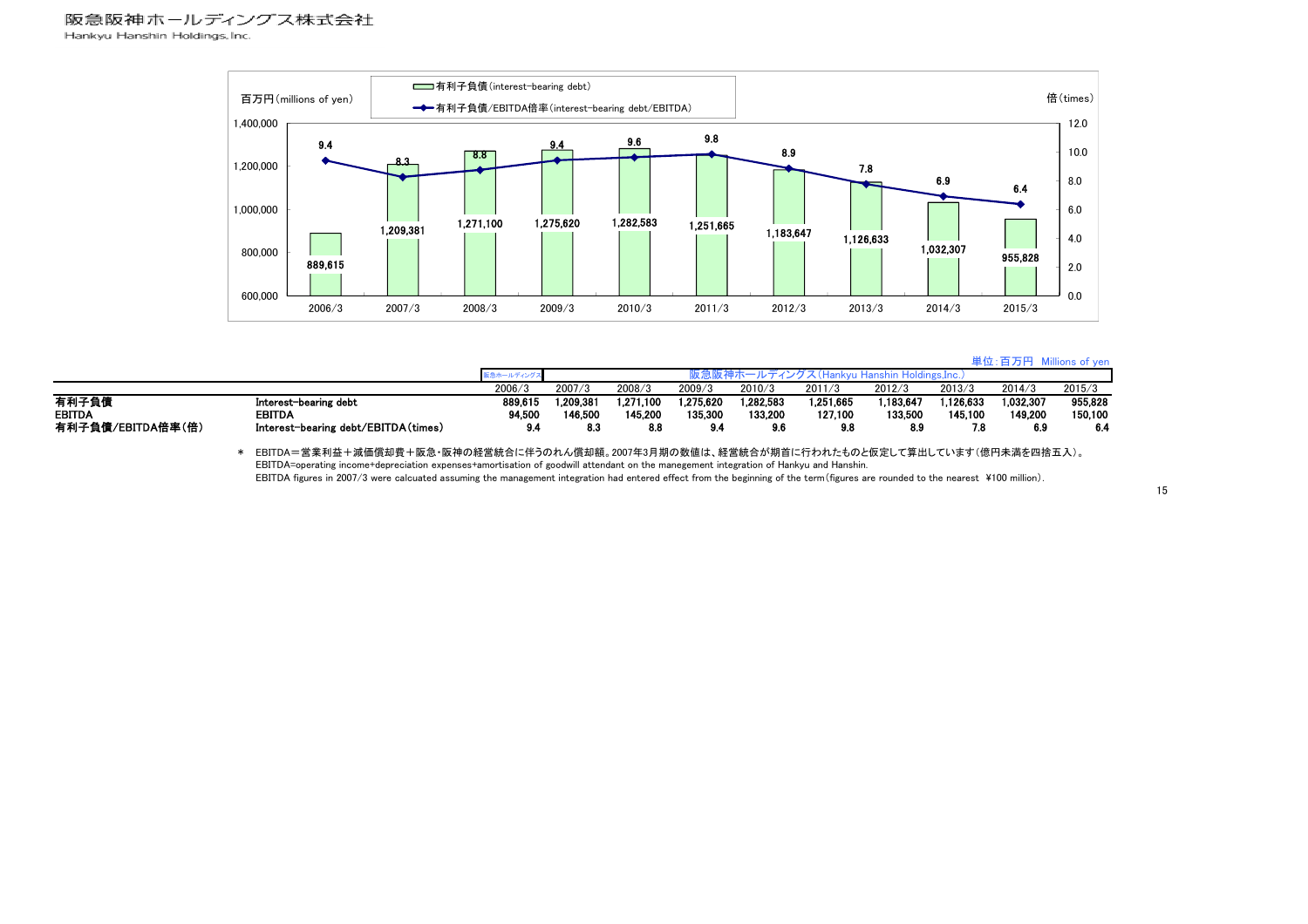|  |  |  |  |  | 単位:百万円 Millions of yen |  |  |
|--|--|--|--|--|------------------------|--|--|
|--|--|--|--|--|------------------------|--|--|

| 営業費明細(単体)  | Detailed Statement of costs of revenues from<br>operations (Non-consolidated) | 2006/3  | 2007/3  | 2008/3  | 2009/3  | 2010/3  | 2011/3  | 2012/3  | 2013/3  | 2014/3  | 2015/3  |
|------------|-------------------------------------------------------------------------------|---------|---------|---------|---------|---------|---------|---------|---------|---------|---------|
| 鉄道事業営業費    | Operating expenses and cost of sales of<br>railway business                   | 73,116  | 75,722  | 76,659  | 76,322  | 76,195  | 77,581  | 75,997  | 75,393  | 76,452  | 76,283  |
| 運送営業費      | Operating expenses of transportation                                          | 53,806  | 53.056  | 51,749  | 50,725  | 50.831  | 52.760  | 51.665  | 52,277  | 53.508  | 53,228  |
| 給与         | Pavroll costs                                                                 | 13,629  | 13,289  | 13,448  | 13,234  | 16,342  | 19,547  | 20,644  | 22,704  | 22,746  | 22,750  |
| 動力費        | Power costs                                                                   | 4,935   | 4.678   | 4,809   | 5.190   | 4,733   | 4,806   | 5,006   | 5,138   | 6,478   | 6,800   |
| 修繕費        | Repair expenses                                                               | 11,234  | 10.930  | 11.238  | 10.172  | 10,576  | 10.501  | 9.675   | 7.532   | 8.658   | 7,724   |
| 管理業務委託費    | Outsourcing expenses                                                          | 10.005  | 10.258  | 10,217  | 10.288  | 6.186   |         |         |         |         |         |
| 一般管理費      | General and administrative expenses                                           | 5.651   | 5.402   | 5.343   | 5.949   | 5.596   | 5.504   | 5.201   | 5.242   | 5.087   | 5,064   |
| 人件費        | Personal expenses                                                             | 3.040   | 2.647   | 2.369   | 2.599   | 2,858   | 2.607   | 2.219   | 2.247   | 1.987   | 1,938   |
| 経費         | <b>Expenses</b>                                                               | 2,611   | 2.754   | 2.974   | 3.350   | 2,738   | 2.896   | 2.982   | 2.995   | 3.099   | 3,126   |
| 諸税         | Taxes                                                                         | 87      | 3.402   | 3.388   | 3.572   | 3.498   | 3.452   | 3.473   | 3.481   | 3.482   | 3.558   |
| 減価償却費      | Depreciation and amortisation                                                 | 13,571  | 13,861  | 16,178  | 16,074  | 16,269  | 15,865  | 15,656  | 14,391  | 14,374  | 14,431  |
| その他事業営業費   | Operating expenses and cost of sales of the<br>other business                 | 104,524 | 96,797  | 92,051  | 54,234  | 58,595  | 62,225  | 64,497  | 59,748  | 72,208  | 72,093  |
| 売上原価       | Cost of sales                                                                 | 84.651  | 74.617  | 69.848  | 38,585  | 40.451  | 42.874  | 47.064  | 42.769  | 53.251  | 53.725  |
| 分讓等商品原価    | Cost of goods                                                                 | 51,893  | 43,019  | 38,204  | 3,489   | 5,005   | 6,061   | 11,509  | 5,918   | 15,065  | 14,726  |
| 賃貸等営業原価    | Operating cost                                                                | 32,757  | 31.598  | 31.644  | 35,095  | 35,445  | 36.813  | 35,554  | 36,851  | 38,186  | 38,998  |
| 販売費及び一般管理費 | Selling, general and administrative<br>expenses                               | 13,270  | 12,904  | 13,505  | 5,730   | 5,529   | 5,744   | 4,783   | 4.602   | 4.576   | 4.610   |
| 人件費        | Personal expenses                                                             | 2,767   | 2,412   | 2,054   | 1.951   | 2,154   | 1,978   | 1.647   | 1,686   | 1.530   | 1,524   |
| 経費         | Expenses                                                                      | 10,503  | 10.491  | 11.450  | 3.779   | 3,374   | 3.766   | 3.136   | 2,916   | 3.046   | 3,086   |
| 請税         | <b>Taxes</b>                                                                  | 407     | 3.192   | 3.127   | 3.162   | 4.034   | 4.338   | 4.270   | 3.971   | 4.531   | 4,375   |
| 減価償却費      | Depreciation and amortisation                                                 | 6.194   | 6.083   | 5.571   | 6.756   | 8.579   | 9.266   | 8.378   | 8.404   | 9.848   | 9,382   |
| 全事業営業費合計   | Total cost of revenues from operations                                        | 177.641 | 172.520 | 168,711 | 130,556 | 134,791 | 139,807 | 140,494 | 135.141 | 148,661 | 148,377 |
| 退職給付費用     | Retirement benefit expenses                                                   | 3.138   | 2.428   | 2.258   | 2.865   | 4.222   | 3.858   | 3.381   | 3.560   | 2.354   | 2.406   |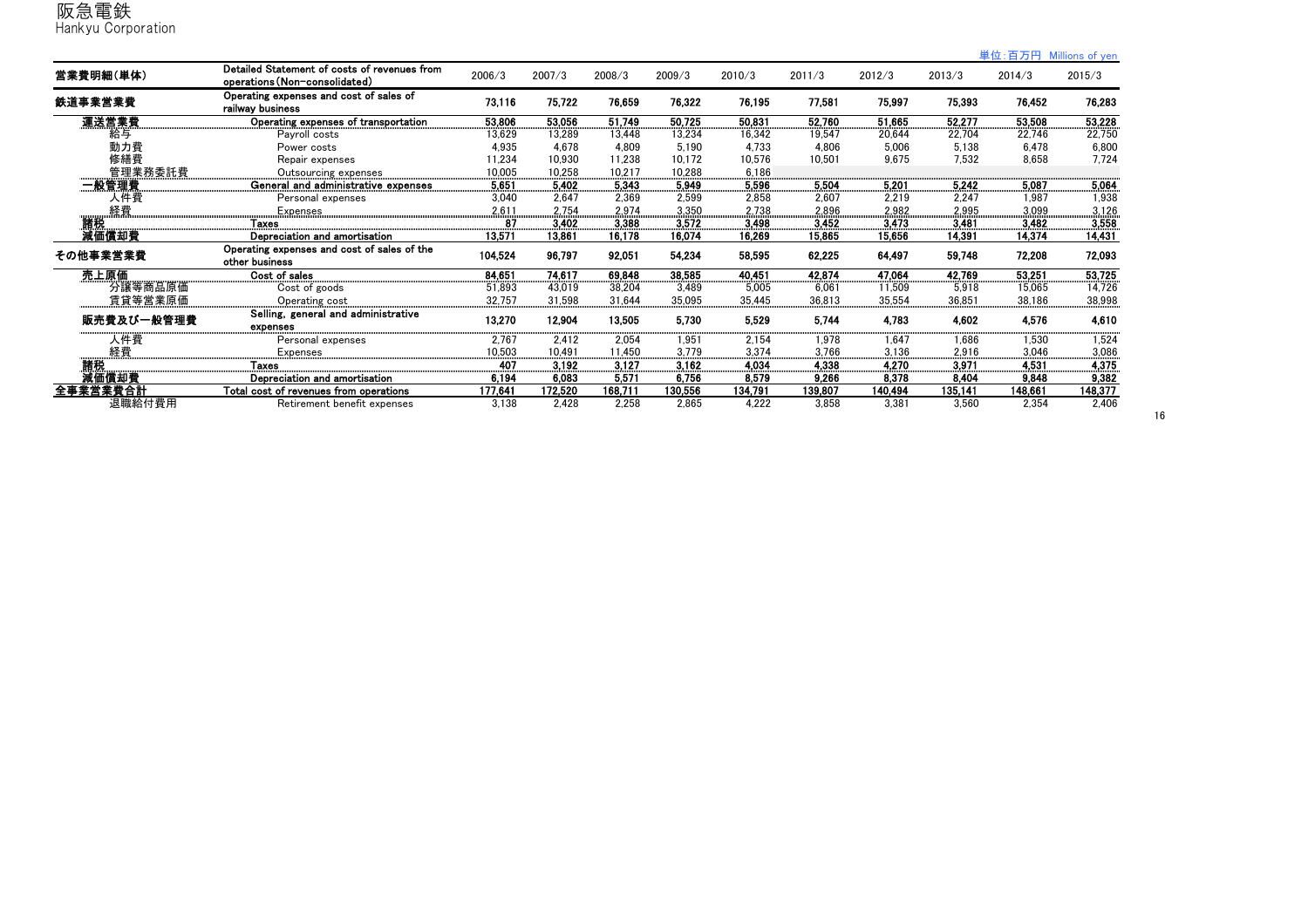単位:百万円 Millions of yen

| 営業費明細(単体)  | Detailed Statement of costs of revenues from<br>operations (Non-consolidated) | 2006/3 | 2007/3 | 2008/3 | 2009/3 | 2010/3 | 2011/3 | 2012/3       | 2013/3 | 2014/3 | 2015/3 |
|------------|-------------------------------------------------------------------------------|--------|--------|--------|--------|--------|--------|--------------|--------|--------|--------|
| 鉄道事業営業費    | Operating expenses and cost of sales of railway<br>business                   | 22.617 | 23,024 | 22.423 | 23.742 | 27.548 | 28.404 | 28,406       | 27,953 | 28,298 | 28,236 |
| 運送営業費      | Operating expenses of transportation                                          | 14.914 | 15.126 | 14.797 | 14.898 | 17.219 | 18,556 | 18.997       | 19.057 | 19.837 | 19,985 |
| 給与         | Payroll costs                                                                 | 6.700  | 6,725  | 6.466  | 6.508  | 6,640  | 6.700  | 6.491        | 6,488  | 6.464  | 6,504  |
| 修繕費        | Repair expenses                                                               | 1.889  | 2.154  | 2.099  | 1.697  | 1,693  | 2.505  | 2.652        | 2,423  | 3.021  | 2,925  |
| 電力費        | Power costs                                                                   | 1.316  | 1.230  | 1.262  | 1.393  | 1,430  | 1.479  | 1.612        | 1.637  | 1.920  | 2,199  |
| 鉄道線路使用料    | Rental costs of railway                                                       |        |        |        |        | 2.324  | 2.189  | 2.053        | 2.053  | 2.053  | 2,053  |
| 一般管理費      | General and administrative expenses                                           | 2.172  | 1,893  | 1.744  | 2.034  | 2.375  | 2.493  | 2.396        | 2.373  | 2.419  | 2,465  |
| 人件費        | Personal expenses                                                             | 1.175  | 996    | 945    | 1.040  | 1.223  | 1.082  | 984          | 972    | 984    | 1,059  |
| 経費         | <b>Expenses</b>                                                               | 997    | 897    | 799    | 993    | 1,152  | 1.411  | 1,412        | 1,400  | 1,434  | 1,406  |
| 諸税         | <b>Taxes</b>                                                                  | 1.296  | 1.229  | 1.224  | 1.196  | 1.386  | 1.440  | 1.414        | 1.347  | 1.362  | 1.375  |
| 減価償却費      | Depreciation and amortisation                                                 | 4.233  | 4.775  | 4.656  | 5.613  | 6.566  | 5.913  | 5.597        | 5,174  | 4.679  | 4,410  |
| 自動車事業営業費   | Operating expenses and cost of sales of bus<br>business                       | 5.831  | 5.423  | 5.126  | 5.166  |        |        |              |        |        |        |
| 運送営業費      | Operating expenses of transportation                                          | 4,736  | 4,393  | 4.107  | 4.047  |        |        |              |        |        |        |
| 給与         | Payroll costs                                                                 | 2,593  | 2,341  | 2,190  | 2,105  |        |        |              |        |        |        |
| 福利費        | welfare expenses                                                              | 373    | 366    | 347    | 323    |        |        | 自動車事業(バス事業)を |        |        |        |
| 修繕費        | Repair expenses                                                               | 372    | 325    | 289    | 304    |        |        | 阪神バスに完全分社化   |        |        |        |
| 燃料費        | Fuel expenses                                                                 | 413    | 393    | 389    | 406    |        |        |              |        |        |        |
| 道路使用料      | Toll fare                                                                     |        | 297    | 282    |        |        |        |              |        |        |        |
| 一般管理費      | General and administrative expenses                                           | 650    | 520    | 460    | 527    |        |        |              |        |        |        |
| 人件費        | Personal expenses                                                             | 352    | 273    | 249    | 269    |        |        |              |        |        |        |
| 経費         | <b>Expenses</b>                                                               | 298    | 246    | 210    | 257    |        |        |              |        |        |        |
| 諸税         | Taxes                                                                         | 116    | 98     | 121    | 122    |        |        |              |        |        |        |
| 減価償却費      | Depreciation and amortisation                                                 | 327    | 411    | 436    | 469    |        |        |              |        |        |        |
| 兼業営業費      | Operating expenses and cost of sales of the other<br>business                 | 40.482 | 44.053 | 33.292 | 31.276 | 35.434 | 33.507 | 32,714       | 33,253 | 33.926 | 35,987 |
| 売上原価       | Cost of sales                                                                 | 9.502  | 14.231 | 4.504  | 5.387  | 8.564  | 7.006  | 6.358        | 7.728  | 8.586  | 10.609 |
| 土地建物売上原価   |                                                                               | 6.471  | 11.908 | 2.177  | 2.433  | 5.500  | 3.727  | 3.154        | 4.739  | 5.590  | 7.431  |
| 商品飲料品売上原価  |                                                                               | 3.031  | 2.323  | 2.326  | 2.953  | 3.063  | 3.278  | 3.204        | 2.989  | 2.996  | 3.177  |
| 販売費及び一般管理費 | Selling, general and administrative expenses                                  | 19.023 | 19,578 | 18.294 | 16,018 | 16.203 | 16.074 | 16,356       | 16,257 | 16,577 | 16,850 |
| 給与         | Payroll costs                                                                 | 3,991  | 3,769  | 3,469  | 1,608  |        |        | 1,676        | 1,719  | 1,846  | 1,945  |
| 水道光熱費      | Utilities cost                                                                | 2.641  | 2.731  | 2.706  | 2,818  | 2,585  | 2.580  | 2,595        | 2,625  | 2.780  | 2,914  |
| 業務委託料      | <b>Outsourcing Expenses</b>                                                   |        |        | 1.904  | 4.277  | 4.162  | 4.119  | 4.118        | 3.873  | 3.193  | 3,186  |
| 諸手数料       | Commissions                                                                   | 4.431  | 4.590  | 4.191  | 2.286  | 2.352  | 2.318  | 2.324        | 2,378  | 2.444  | 2,650  |
| 諸税         | <b>Taxes</b>                                                                  | 3,660  | 3,406  | 3.805  | 2.783  | 3,139  | 3,332  | 3,347        | 3,157  | 3.212  | 3,227  |
| 固定資産税      | Fixed asset tax                                                               | 2.821  | 2.629  | 2.566  | 2.182  | 2.410  | 2.518  | 2.610        | 2.484  | 2.470  | 2.460  |
| 減価償却費      | Depreciation and amortisation                                                 | 8.295  | 6.837  | 6.688  | 7.086  | 7.527  | 7.094  | 6.652        | 6,109  | 5.550  | 5.300  |
| 全事業営業費合計   | Total cost of revenues from operations                                        | 68.931 | 72.501 | 60.841 | 60.186 | 62.982 | 61.912 | 61.120       | 61.206 | 62.225 | 64,224 |
| 退職給付引当金繰入額 | Special reserve for retirement benefits                                       | 1.662  | 1.468  | 1.327  | 1.533  | 1.754  | 1.399  | 1.247        | 1.190  | 980    | 1.177  |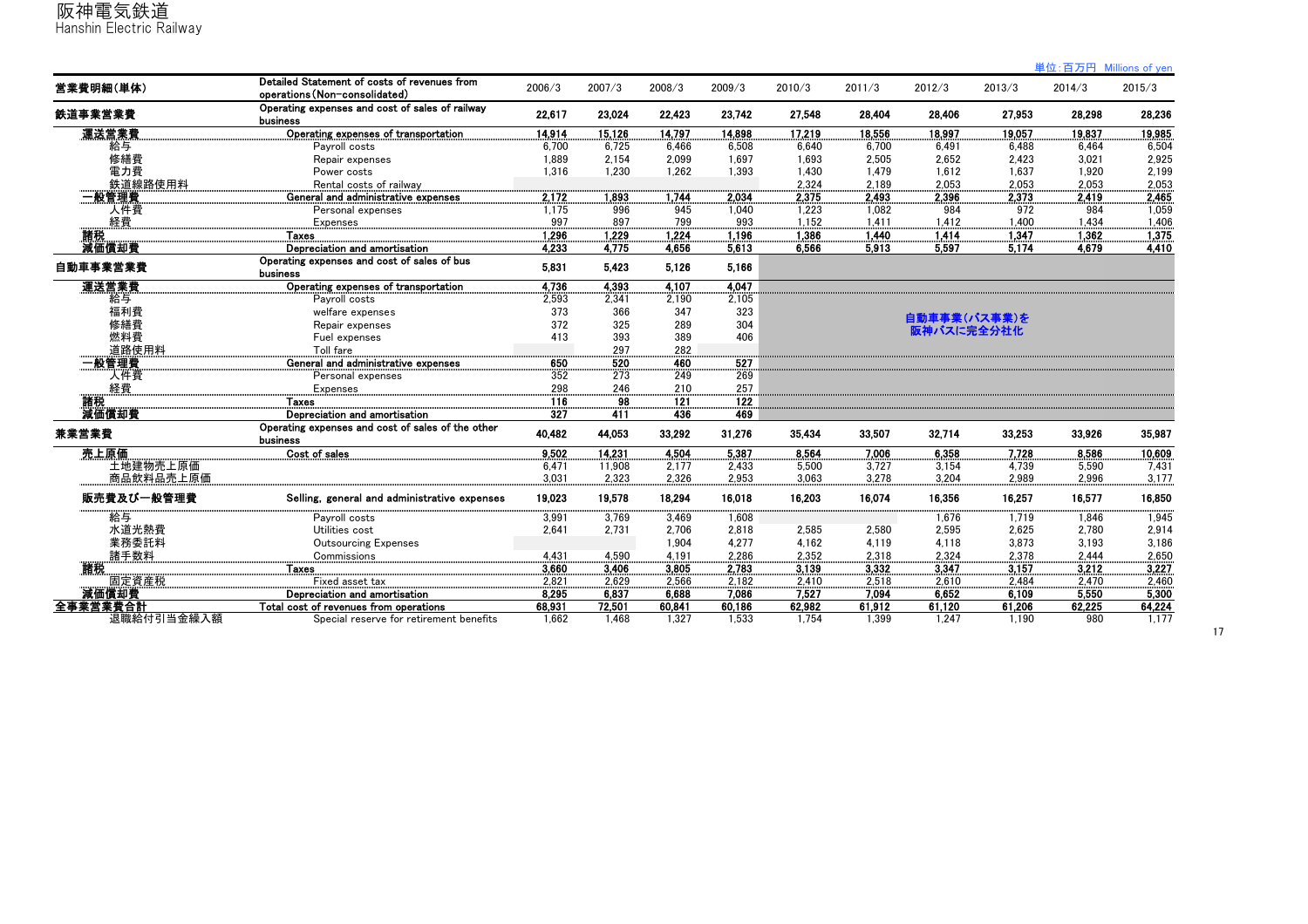阪急阪神ホールディングス株式会社<br><sub>Hankyu</sub> Hanshin Holdings,Inc.

不動産業 Real Estate 240 レジャー・サービス業 しゅうしょう Leisure and Service しゅうしゅうしゃ りょうしゃ りょうしゃ 流通業 Retailing 1,285 建設業 Construction 446 その他の事業 Other 1,037 全社(共通) Headquarters 202

| 従業員数(連結)              | Number of employees (Consolidated)                     | 2006/3            | 2007/3 | 2008/3 | 2009/3 | 2010/3 | 2011/3 | 2012/3 | 2013/3 | 2014/3 | 2015/3 |
|-----------------------|--------------------------------------------------------|-------------------|--------|--------|--------|--------|--------|--------|--------|--------|--------|
| 合計                    | Total                                                  | 13.319            | 20.498 | 19.892 | 20,805 | 20,938 | 21.302 | 20.811 | 20,751 | 20.913 | 21,037 |
| 都市交通事業                | Urban Transportation                                   | 6.359             | 8.357  | 8.993  | 9.087  | 9.221  | 9,162  | 9.047  | 8.919  | 9.607  | 9.539  |
| 不動産事業                 | <b>Real Estate</b>                                     | 987               | 1.880  | 1.969  | 1.810  | 1.821  | 1.733  | 1.745  | 1,924  | 1.983  | 2,033  |
| エンタテインメント・コミュニケーション事業 | Entertainment and Communications                       | 722               | 1.572  | 1,626  | 1,702  | 1,812  | 1,859  | 1.867  | 1,946  | 1.977  | 1.972  |
| 旅行·国際輸送事業             | Travel and International Transportation                | 2.503             | 3.755  | 3.619  | 3.716  | 3.536  | 3.861  | 4.065  | 4.071  |        |        |
| 旅行                    |                                                        |                   |        |        |        |        |        |        |        | 1.320  | 1.352  |
| 国際輸送事業                |                                                        |                   |        |        |        |        |        |        |        | 2.738  | 2.803  |
| ホテル事業                 | Hotels                                                 | 1.510             | 2.012  | 2.107  | 2.302  | 2.275  | 2.341  | 2.313  | 2.158  | 2.181  | 2.199  |
| 流通事業                  | Retailing                                              | 585               | 1.988  | 793    | 855    | 955    | 731    | 692    | 658    |        |        |
| その他の事業                | Other                                                  | 653               | 934    | 785    | 1.333  | 1.318  | 1,351  | 818    | 800    | 819    | 856    |
| 全社(共通)                | Headquarters                                           |                   |        |        |        |        | 264    | 264    | 275    | 288    | 283    |
| 【ご参考】阪神電気鉄道(連結)       | [For reference]Hanshin Electric Railway (consolidated) |                   |        |        |        |        |        |        |        |        |        |
| 合計<br>運輸業             | Total<br>Transportation                                | $6,881-$<br>2,720 |        |        |        |        |        |        |        |        |        |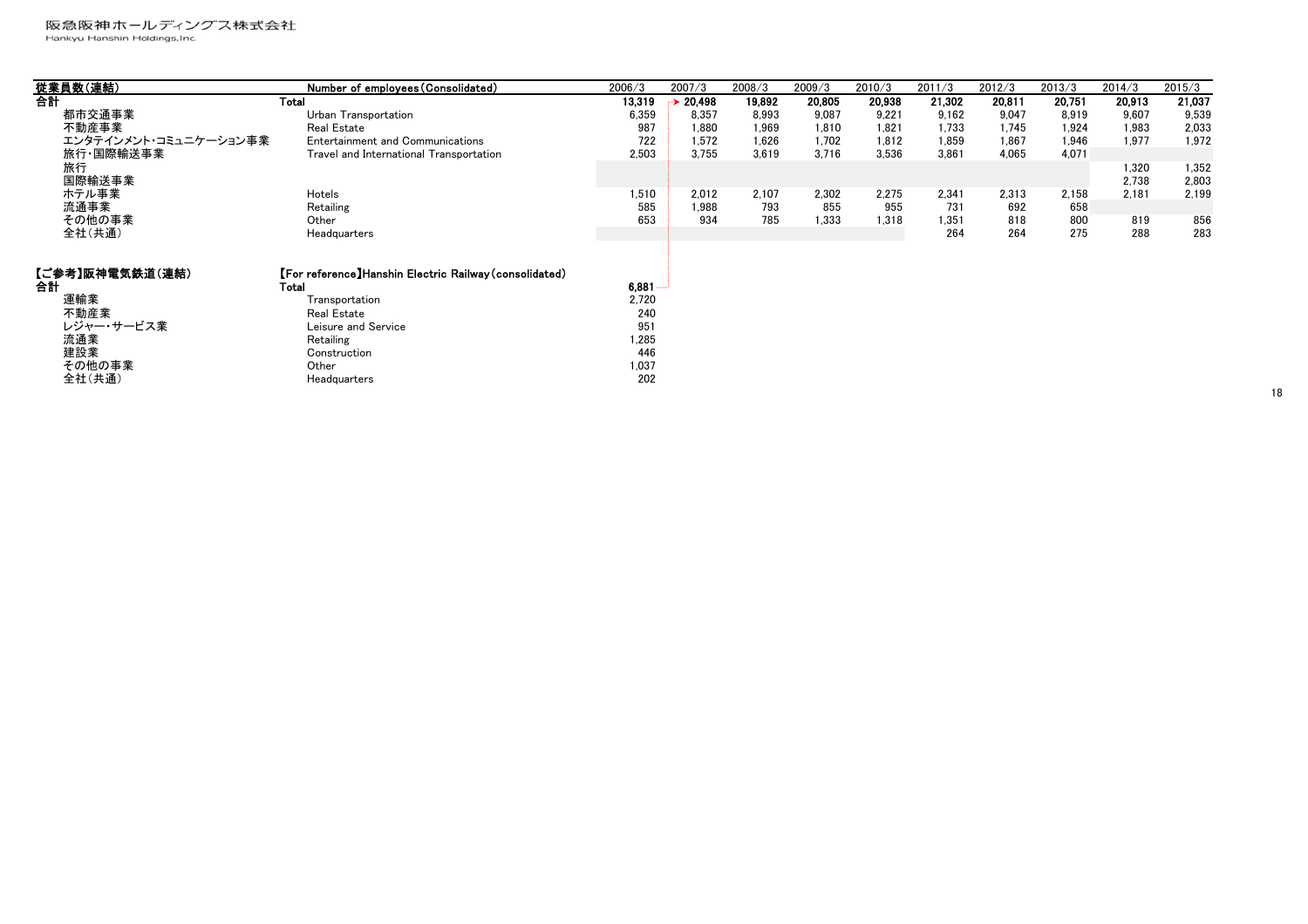

単位:千人 Thousand of people ( )は負の数

| 鉄道輸送人員    | Number of passengers carried (railway) | 1991/3  | 1992/3  | 1993/3  | 1994/3  | 1995/3  | 1996/3  | 1997/3  | 1998/3  | 1999/3  | 10.5292<br>2000/3 |
|-----------|----------------------------------------|---------|---------|---------|---------|---------|---------|---------|---------|---------|-------------------|
| 阪急電鉄      | <b>Hankyu Corporation</b>              | 806,803 | 814,587 | 795,581 | 789,368 | 758,494 | 729,965 | 740.069 | 710,397 | 690,640 | 677,620           |
| 前期比増減率(%) | Year on Year(%)                        | 0.8     | 1.0     | (2.3)   | (0.8)   | (3.9)   | (3.8)   | 1.4     | (4.0)   | (2.8)   | (1.9)             |
| 定期外       | Non-commuter                           | 310,604 | 312.136 | 308,632 | 311.178 | 306.812 | 301.409 | 313,334 | 300,847 | 296,292 | 297,268           |
| 定期        | Commuter                               | 496,198 | 502,451 | 486,949 | 478,190 | 451.682 | 428,555 | 426,735 | 409,549 | 394,348 | 380,352           |
| 阪神電気鉄道    | Hanshin Electric Railwav               | 246,933 | 249,003 | 246,064 | 240,075 | 229.368 | 206,292 | 214.528 | 200,386 | 194,748 | 188,914           |
| 前期比増減率(%) | Year on Year (%)                       | 0.5     | 0.8     | (1.2)   | (2.4)   | (4.5)   | (10.1)  | 4.0     | (6.6)   | (2.8)   | (3.0)             |
| 定期外       | Non-commuter                           | 102,142 | 103.079 | 103.875 | 102.213 | 100,858 | 94,724  | 99.252  | 91.923  | 90,252  | 89,679            |
| 定期        | Commuter                               | 144,791 | 145,924 | 142,189 | 137,862 | 128,510 | 111,568 | 115,276 | 108,463 | 104,496 | 99,235            |
|           |                                        | 2001/3  | 2002/3  | 2003/3  | 2004/3  | 2005/3  | 2006/3  | 2007/3  | 2008/3  | 2009/3  | 2010/3            |
| 阪急電鉄      | Hankyu Corporation                     | 667,008 | 657.942 | 642,923 | 636,914 | 622,928 | 627,368 | 618.877 | 618,373 | 618,585 | 605,963           |
| 前期比増減率(%) | Year on Year(%)                        | (1.6)   | (1.4)   | (2.3)   | (0.9)   | (2.2)   | 0.7     | (1.4)   | (0.1)   | 0.0     | (2.0)             |
| 定期外       | Non-commuter                           | 297,254 | 297.337 | 292.640 | 291.840 | 286.130 | 300.080 | 300.541 | 301.123 | 302,030 | 295,522           |
| 定期        | Commuter                               | 369,754 | 360,605 | 350,282 | 345,073 | 336,797 | 327,287 | 318,335 | 317,250 | 316,554 | 310,441           |
| 阪神電気鉄道    | Hanshin Electric Railway               | 183,129 | 181.196 | 178,538 | 179,094 | 176,990 | 177,808 | 179,871 | 180,906 | 182,997 | 193,620           |
| 前期比増減率(%) | Year on Year(%)                        | (3.1)   | (1.1)   | (1.5)   | 0.3     | (1.2)   | 0.5     | 1.2     | 0.6     | 1.2     | 5.8               |
| 定期外       | Non-commuter                           | 88,327  | 88.805  | 88.249  | 89.618  | 87.803  | 88.678  | 90.643  | 91.188  | 92.492  | 98,735            |
| 定期        | Commuter                               | 94,802  | 92,391  | 90,289  | 89.476  | 89.187  | 89.130  | 89,228  | 89,718  | 90,505  | 94,884            |
|           |                                        | 2011/3  | 2012/3  | 2013/3  | 2014/3  | 2015/3  |         |         |         |         |                   |
| 阪急電鉄      | <b>Hankyu Corporation</b>              | 603,233 | 608,632 | 615,324 | 629,125 | 627,536 |         |         |         |         |                   |
| 前期比増減率(%) | Year on Year(%)                        | (0.5)   | 0.9     |         | 2.2     | (0.3)   |         |         |         |         |                   |
| 定期外       | Non-commuter                           | 306.481 | 306.349 | 308.716 | 313.241 | 308.843 |         |         |         |         |                   |

| 定期     | ommuter                      | 296.751 | 302.282 | 306.607 | 315.884 | 318.692          |
|--------|------------------------------|---------|---------|---------|---------|------------------|
| 阪神電気鉄道 | Hanshin Electric Railway     | 205.202 | 218.560 | 221.133 | 226.004 | 227.203          |
|        | $\alpha$<br>Yearl<br>rear on | 6.0     | 6.t     |         | n r     | 0.5<br>--------- |
| 定期外    | Non-commuter                 | 103.991 | 109.284 | 110.385 | 12.360  | 12.000           |
| 定期     | .ommuter                     | 101.211 | 109.275 | 110.748 | 113.644 | 115.203          |

※ 阪急電鉄、阪神電気鉄道ともに第1種鉄道事業及び第2種鉄道事業の合計

※ Total revenues from tier 1 and tier 2 railway operations at both Hankyu Corporation and Hanshin Electric Railway.<br>※ 第2種鉄道事業のうち、神戸高速線については、2010年10月から、運営体制の変更に伴い、輸送人員の計上方法?

第2種鉄道事業のうち、神戸高速線については、2010年10月から、運営体制の変更に伴い、輸送人員の計上方法を変更(阪急電鉄、阪神電気鉄道ともに)

※ In October 2010, we changed procedure for counting passengers in Kobe Papid Transit Railway at both Hankyu Corporation and Hanshin Electric Railway. It was due to revamp of operation system in Kobe Rapid Transit Railway.